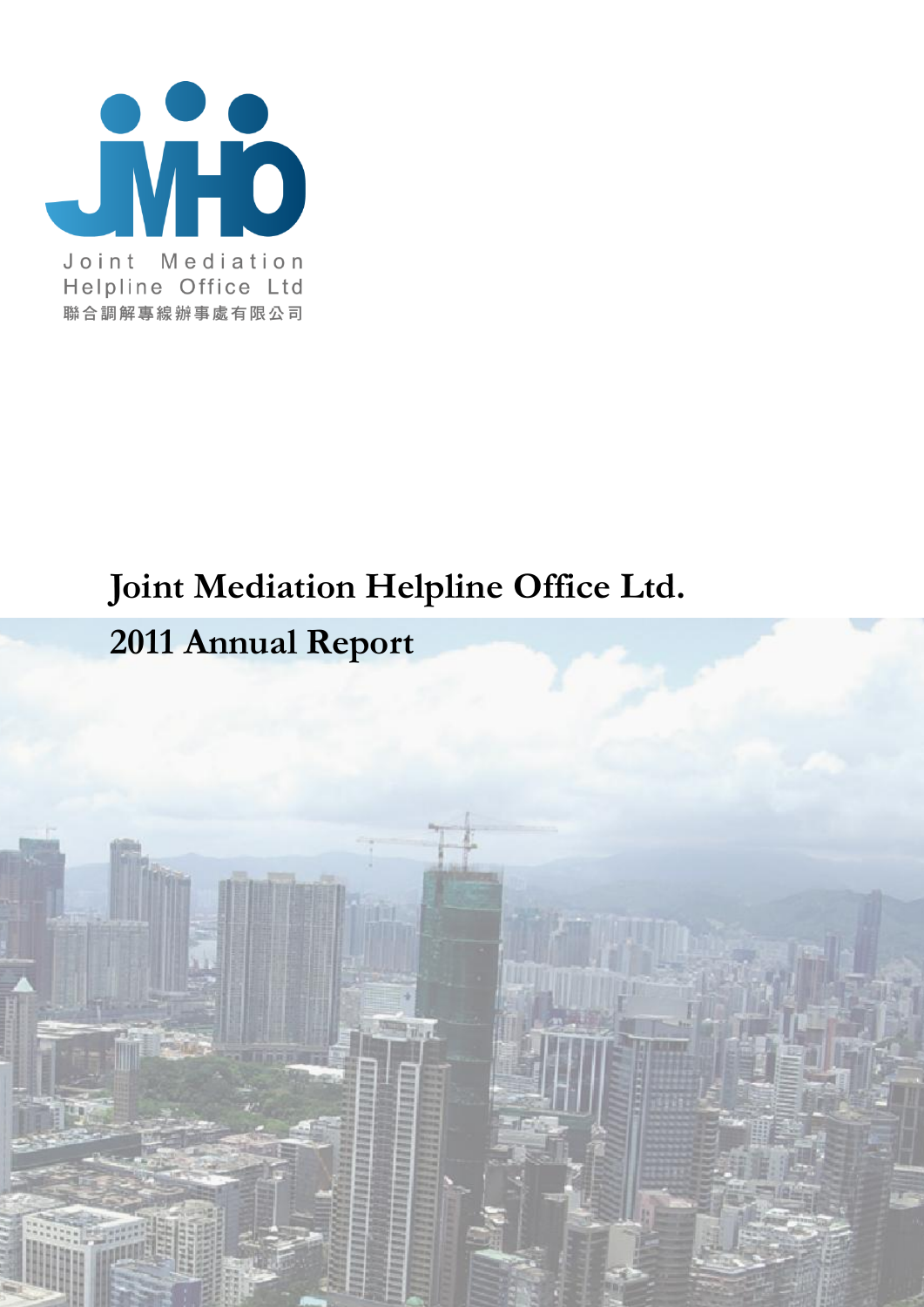| Contents |
|----------|
|          |
|          |
|          |
|          |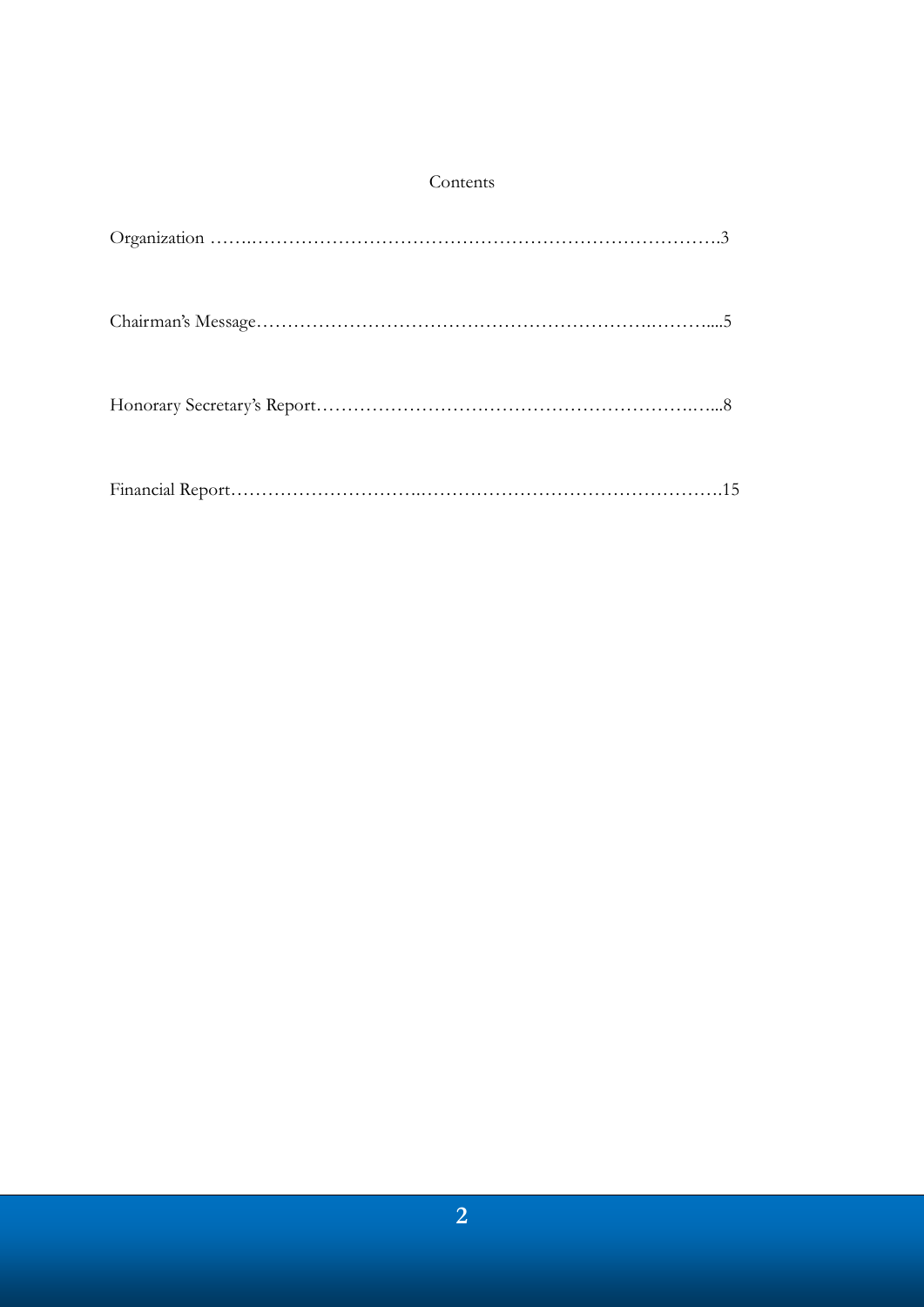## **Organization**

## **Board of Directors**

Bing Woon CHAN, SBS, JP, Chairman, *Hong Kong Mediation Council* Ramanathan KUMAR SC^, *Hong Kong Bar Association* Kwai Huen WONG, JP, *The Law Society of Hong Kong* Kenneth CHUNG\*, *Hong Kong Institute of Arbitrators* David FONG^, Honorary Treasurer, *Chartered Institute of Arbitrators (East Asia Branch)* Paco TSANG, *Hong Kong Mediation Centre* Antony MAN, *Hong Kong Institute of Surveyors* Edward SHEN, *Hong Kong Institute of Architects*

## **Immediate Past Directors**

Nicholas LONGLEY, *Chartered Institute of Arbitrators (East Asia Branch)* Robert WHITEHEAD, *Hong Kong Institute of Arbitrators* Winston SIU, *Hong Kong Mediation Centre*

## **Board of Alternate Directors**

Chiann BAO, *Hong Kong Mediation Council* Rimsky YUEN SC, *Hong Kong Bar Association* Lester HUANG, JP, *The Law Society of Hong Kong* Man Sing YEUNG, *Chartered Institute of Arbitrators (East Asia Branch)* Robert PANG\*, *Hong Kong Institute of Arbitrators* Chi Wang TANG~, *Hong Kong Mediation Centre* Nelson CHENG, *Hong Kong Institute of Surveyors* Alex LAI, *Hong Kong Institute of Architects*

#### **Immediate Past Alternate Directors**

Peter CHOW, *Hong Kong Institute of Arbitrators*

**Honorary Auditor** Mabel Chan & Co.

**Honorary Secretary** Gary SOO

### **Secretariat Members**

Cindy FONG, Mediation Consultant Roy Bowie YIP, Mediation Consultant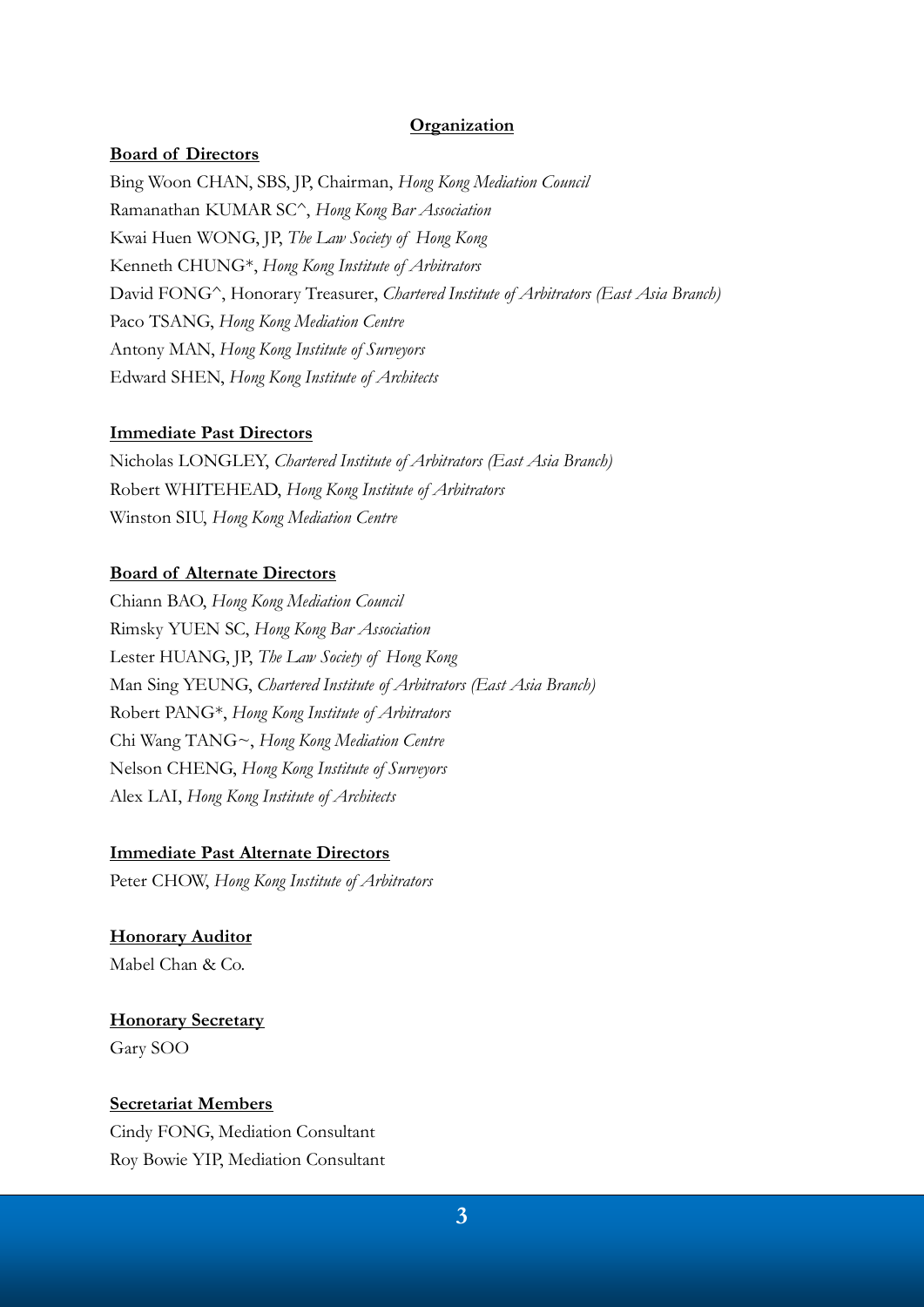Stephen LO, Mediation Coordinator Brian NG, Mediation Coordinator Chun Hay TAM, Administrative Officer Maggie NG, Scheme Officer Inti TUNG, Administrative Assistant

^Appointment since 13 June 2011 \*Appointment since 14 November 2011 ~Appointment since 19 December 2011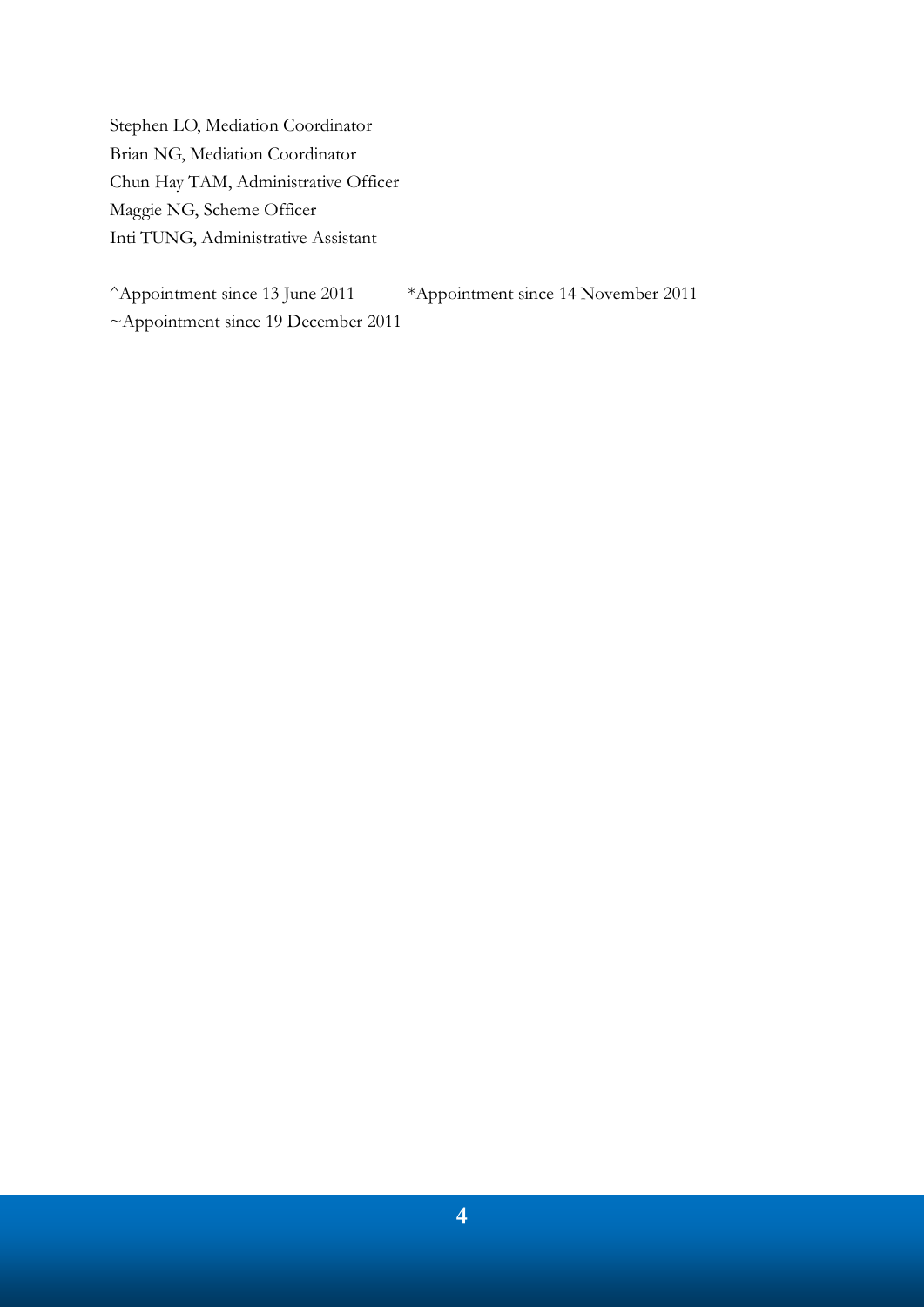## **Chairman's Message**

By Mr. CHAN Bing Woon, SBS, JP



Dear Colleagues and Friends,

It has been great honour to serve as the Chairman of the Joint Mediation Helpline Office Limited (JMHO) and to present to you this Chairman's Report which covers JMHO's first full year of operation since its incorporation on 9 April 2010. In this report you will see a rundown of our events and developments. 2011 was a challenging yet fruitful year for JMHO and we have achieved numerous milestones throughout this period.

I wish to tender my personal thanks to the 8 founding members of JMHO, namely the Hong Kong Mediation Council, Hong Kong Bar Association, the Law Society of Hong Kong, Chartered Institute of Arbitrators (East Asia Branch), Hong Kong Institute of Arbitrators, Hong Kong Institute of Architects, Hong Kong Institute of Surveyors and Hong Kong Mediation Centre, for their unfailing support in setting up JMHO as a non-profit-making organization to promote the use of mediation as a means of dispute resolution in Hong Kong. With effect from 14 July 2011, JMHO is entitled to the exemption under section 88 of the Inland Revenue Ordinance (Cap. 112) and is exempted from all taxes payable under the Ordinance.

Speaking of challenges, mediators are experiencing a changing landscape in terms of professional practice, policy reforms and the introduction of legislation in the form of a Mediation Ordinance. In order to facilitate mediators and the public to take up this relatively new professional service, JMHO is committed to shaping a transparent and systematic protocol to convene mediation. We adapted the model of UK National Mediation Helpline established in 2004 by taking initiative to invite users to mediate; putting them into contact with an impartial mediator and monitor the mediation process until the case is concluded.

The JMHO's protocol has developed into a foundation for operating various kinds of mediation schemes. In January 2011, the JMHO was commissioned by the Development Bureau to operate a Land (Compulsory Sale for Redevelopment) Ordinance Pilot Mediation scheme. The Bureau has provided financial support to the Pilot Scheme to facilitate the owners involved in or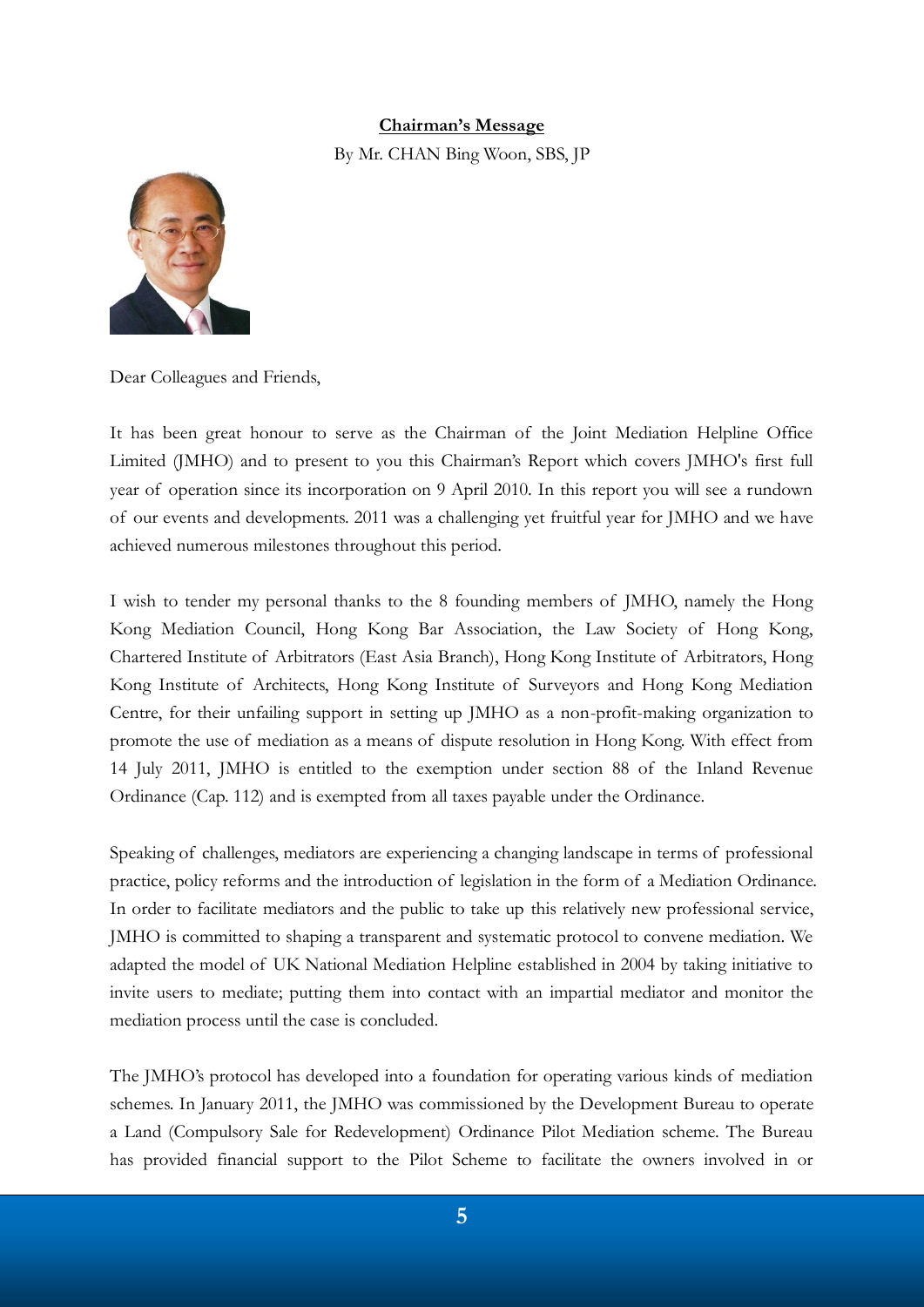contemplating applications for compulsory sale for redevelopment, to undertake mediation on a voluntary basis to resolve their differences in an amicable manner.

On the education front, we are happy to see that the interest in learning mediation has continued to thrive among various professions. Since May 2010, JMHO has been acting as one of the organizing bodies in the Professional Services Development Assistance Scheme ("PSDAS") for a project entitled "Enhance the Professional Services and Standards of Mediation for Hong Kong" hosting by the Hong Kong Mediation Council. The project aims to complement the policy of the Hong Kong Government in promoting the use of mediation and to match the implementation of the Civil Justice Reform in bringing users and professionals for enhancing the professional services and standards of mediation. Under the project, JMHO co-organized a conference on 4 April and invited distinguished speakers to share wisdoms and insights on mediation. Two half-day mediation workshops and six mediation seminars were organized to raise mediators' standards and a research study has been undertaken to analyze users' needs and feedback on the use of mediation as an alternative dispute resolution mechanism. In the pipeline is a cross-border mediation conference co-organized by the Hong Kong Mediation Council, JMHO and the Shanghai Commercial Mediation Centre. The conference is the first of its kind and, in addition to other initiatives, will raise the profile of JMHO and enhance the standard of mediation service in Hong Kong.

To further the objective of fostering information exchange on mediation, JMHO had warmly received delegations from the Mainland and Macau including officials and guests from Foshan, Shenzhen, Macau and Guang Zhou and shared information and knowledge on different mediation practices across the region. The sharing allows JMHO to explore the mediation landscape in the region and establish contact points for promoting JMHO's services in the long run. I look forward to similar visits from our foreign counterparts in the upcoming year.

JMHO also welcomed the Administration's decision to introduce the Mediation Bill which seeks to establish a proper regulatory framework for conducting mediation and to assist in the promotion of the more extensive and effective use of mediation in Hong Kong. The Bill was gazetted on 18 November 2011 and, prior to that, we have considered the draft Bill and made submissions we considered best in the interest of the public and the profession. We are delighted to see our comments being adopted in the gazette version, including the widening of the definition of "Agreement to Mediate" and to extend the scope of the proposed legislation to cover mediation sessions conducted through electronic means. We look forward to seeing the enactment of the Mediation Ordinance in 2012.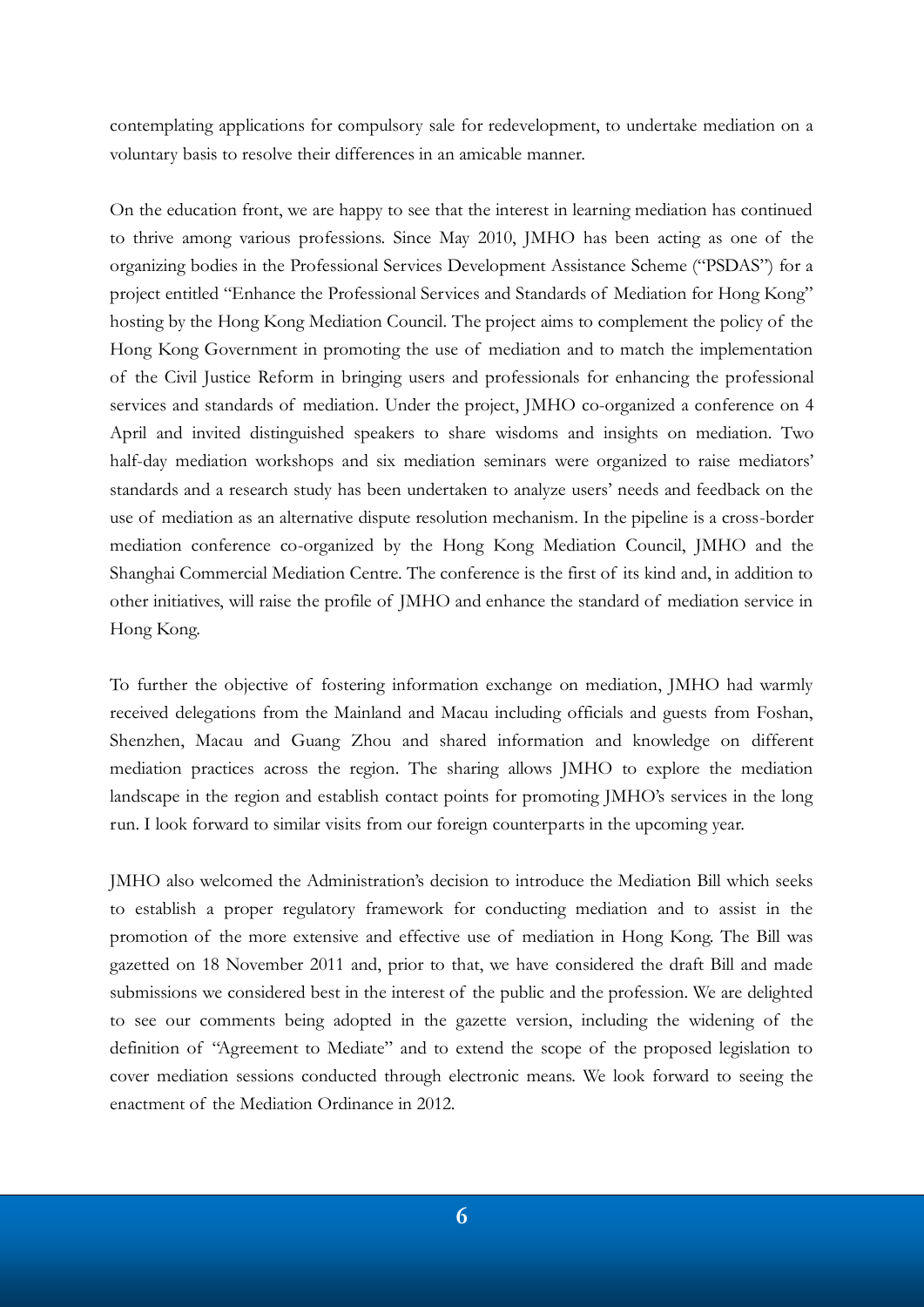In the coming year, JMHO will be committed to provide high quality mediation service to the users and full support to the mediators. We have established plan to promote mediation and JMHO more widely in Hong Kong and uphold Hong Kong's position as one of the leading international dispute resolution centre in the Asia Pacific Region.

In closing, I would like to express my gratitude towards the Judiciary, the Department of Justice, the board of Directors and Alternate Directors, members of the Secretariat who have made significant contributions to the work of JMHO and for their unwavering commitment in the past year.

Mr. CHAN Bing Woon, SBS, JP Chairman 31 December 2011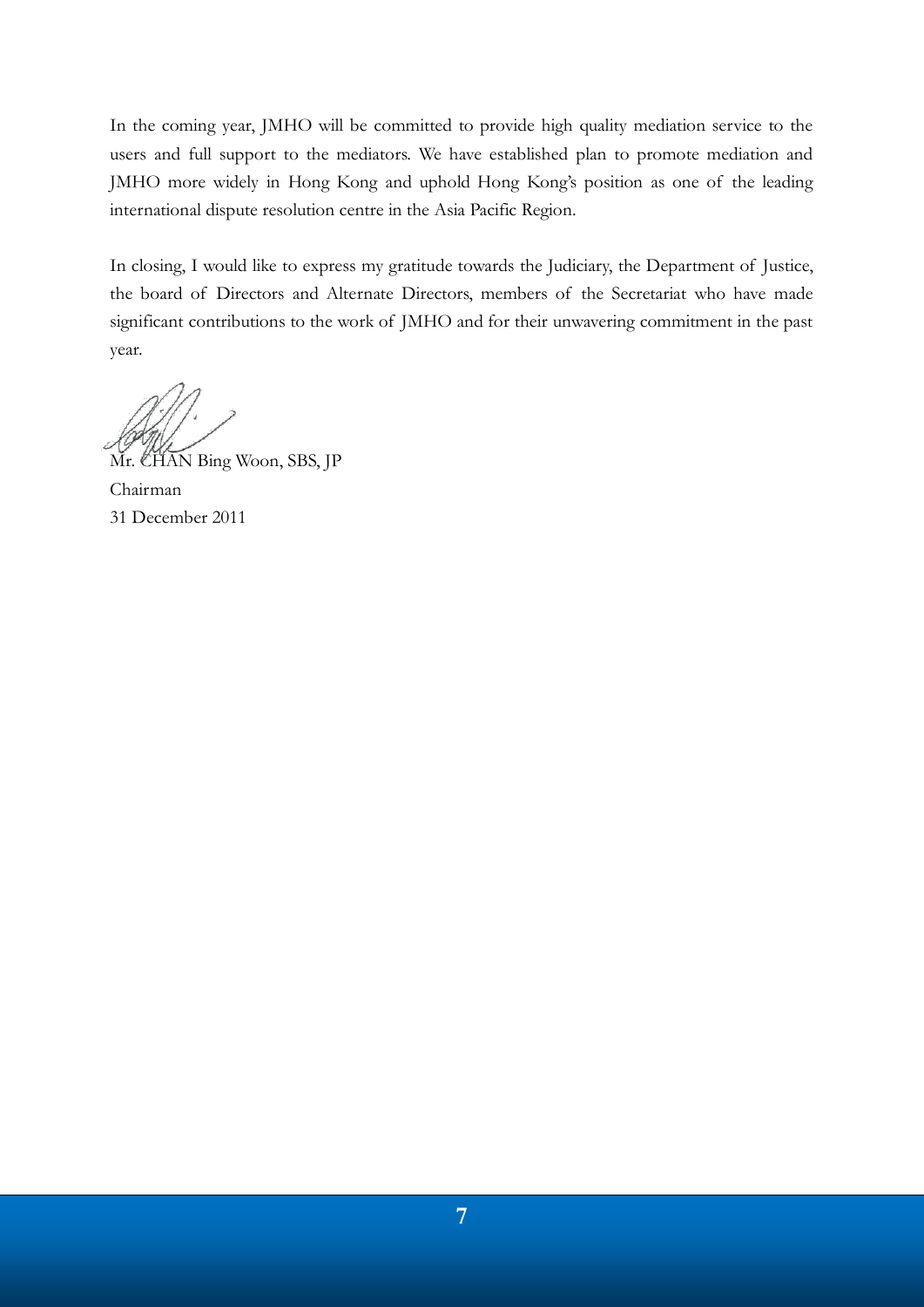## **Honorary Secretary's Report**

By Mr. Gary SOO



# **1 JMHO 2011 General Mediation Referral Service: Overview Mediation Statistics**

1.1 The total number of enquiries, applications and mediation conducted through application for JMHO Service in the past year and a half are as follows:

|                                                                           | <b>July - Dec 2010</b> | 2011 | Total |
|---------------------------------------------------------------------------|------------------------|------|-------|
| No. of enquiries                                                          | 160                    | 190  | 350   |
| No. of applications                                                       | 50                     | 116  | 166   |
| No. of mediation<br>conducted through<br>application for JMHO<br>services | 11                     | 35   | 46    |

Amongst the 46 cases which completed mediation, 23 successfully reached a settlement. The success rate is 50%.

The duties of the JMHO include explaining the basic principles of mediation, answering general enquiries in relation to mediation, providing free consultation service, putting users in contact with mediators of one of the Mediation Service Providers (i.e. eight member organizations)

Amongst the 166 applications, the nature of the disputes involved is as follows.

| Nature of case           | No. of case |
|--------------------------|-------------|
| Business/Partnership     | 28          |
| Personal Injuries        |             |
| Inheritance              | 16          |
| Debt                     | 16          |
| Tenancy Agreement/Rental |             |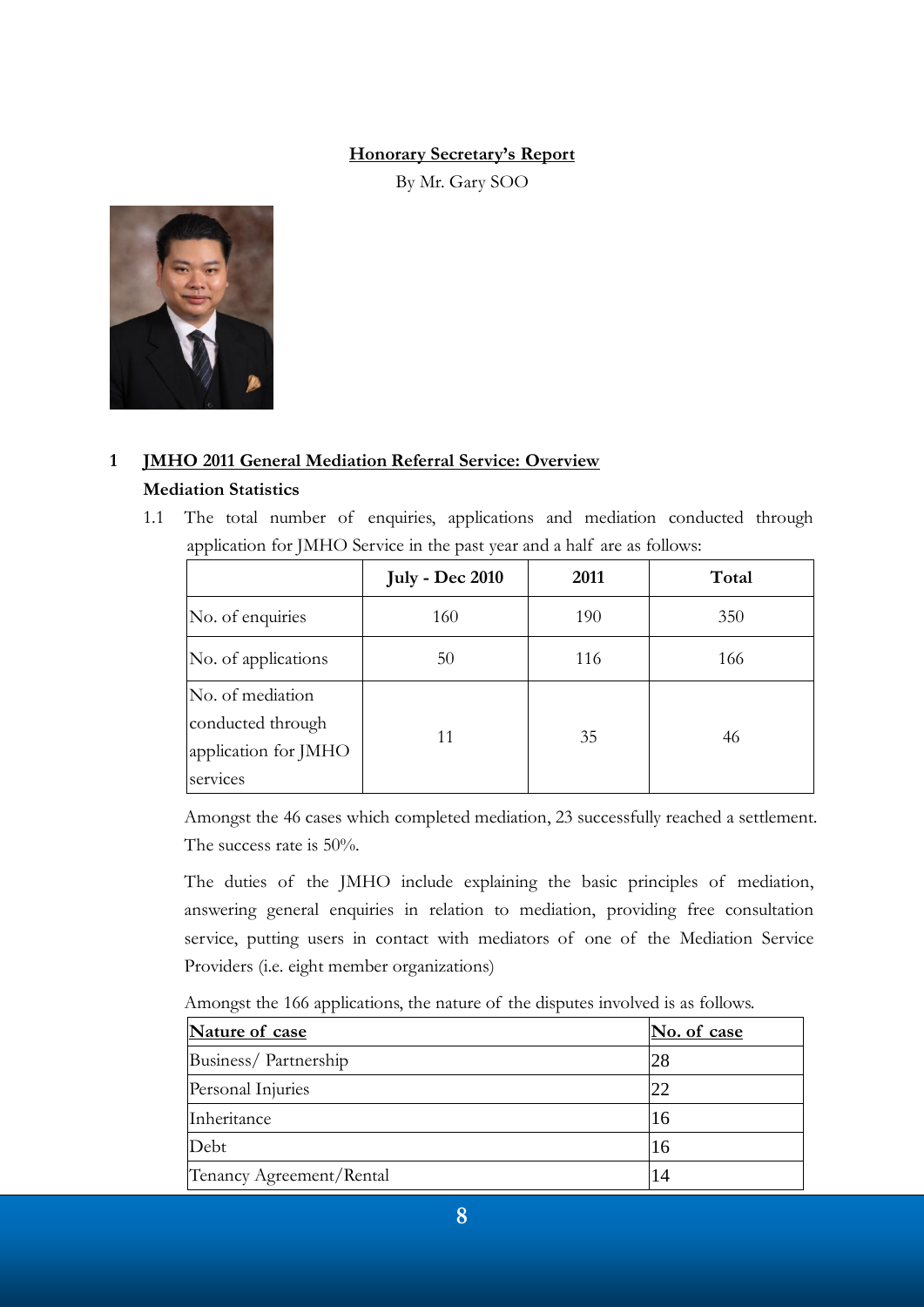| Professional Negligence      | 11             |
|------------------------------|----------------|
| Ownership of Property        | 10             |
| Construction                 | 9              |
| Employment/Salary            | 9              |
| Contract                     | 8              |
| Banking                      | 7              |
| Slander                      | 6              |
| Damage of property           | $\overline{3}$ |
| <b>Intellectual Property</b> | $\overline{c}$ |
| Trade Mark                   | 2              |
| Discrimination               |                |
| Neighborhood                 |                |
| Trading of License           |                |

As shown in the table, Business/Partnership (28 cases), Personal Injuries (22 cases) and Inheritance (16 cases) and Debt (16 cases) are the 4 most common types of disputes.

## 1.3 Court proceedings

Amongst the 166 applications, 146 of the applications are with standing court proceedings (88%)

## 1.4 Amount of dispute

Amongst all applications, the amount in dispute ranges from HK\$0.01M to over HK\$5M. The breakdown is shown in following figure:

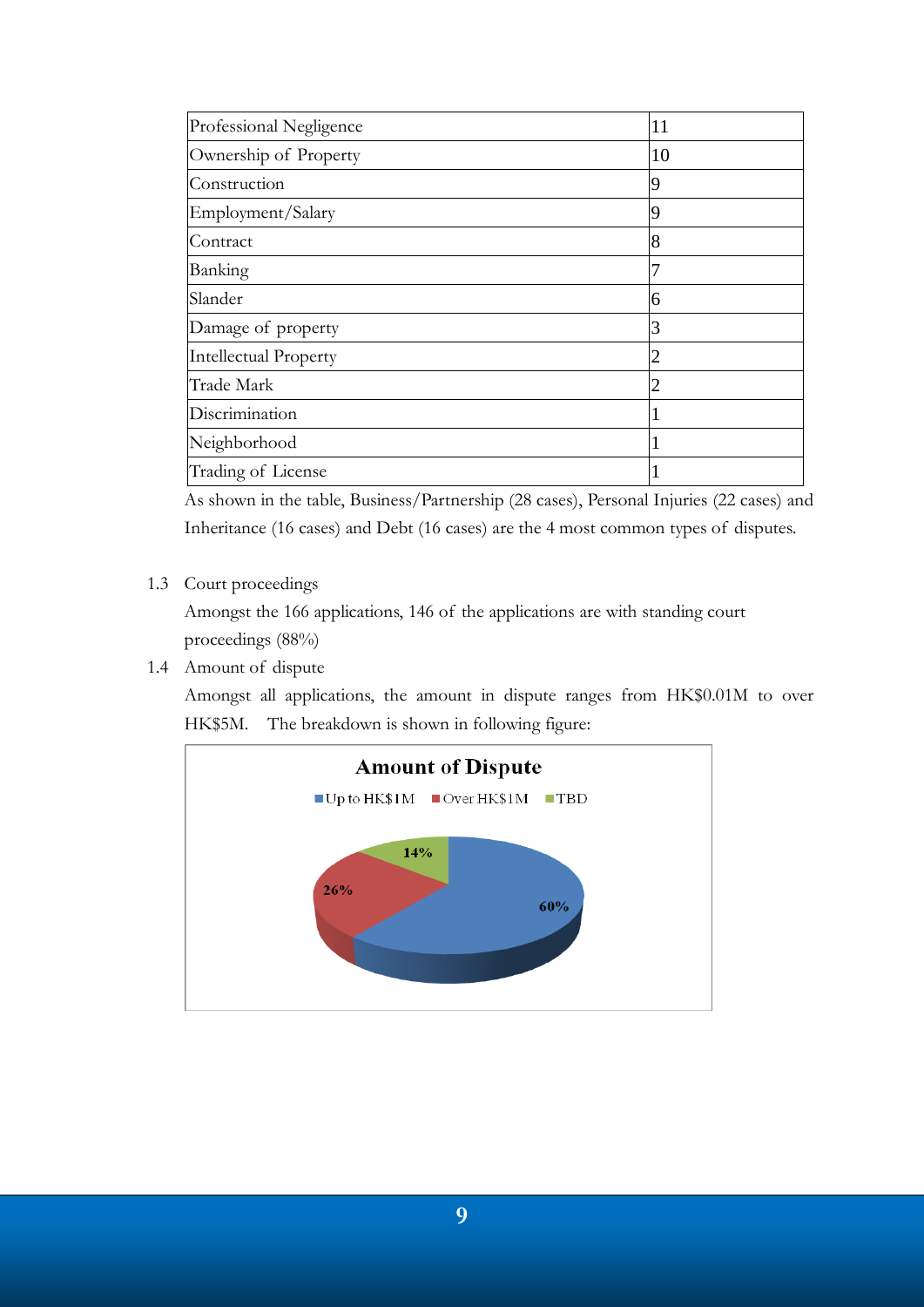## 1.5 Source of applications



As shown, Mediation Information Office (MIO) of the Judiciary is the major source of the JMHO's applications (68%). 13% of the applicants received JMHO information from High Court/District Court and 9% received the information from website. Other sources include Lawyers/Legal Consultants (5%) and Family/ Friends (4%).

# **2 Land (Compulsory Sale for Redevelopment) Ordinance Pilot Mediation Scheme (LCSRO Scheme)**

| <u>Item</u> | Content                                                                  | Nos. |
|-------------|--------------------------------------------------------------------------|------|
| 1           | No. of Cases Settled by Mediation Conducted                              | 2    |
| 2           | No. of Cases that Could Not reach Settlement Agreement by Mediation      |      |
| 3           | No. of Cases Applied and Settled with Reference to Mediation*            | 15   |
| 4           | No. of Cases Terminate/Refuse to Mediate                                 | 3    |
| 5           | No. of Cases Pending - Not eligible to the Pilot Mediation Scheme at the | 2    |
|             | moment                                                                   |      |
| 6           | No. of Cases in Progress                                                 | 6    |
|             | Total No. of Applications Received Request for Mediation:                | 29   |

## **2.1 Mediation Case**

**\*** With Reference to Mediation refers to the work done by JMHO: 1) Introduction on mediation and the pilot mediation scheme both through phone conversation and face-to face intake sessions to both applicants and respondents; 2) Providing further assistance to both parties on understanding and the preparation works required for mediation; 3) Case follow up and coordination with both parties, their legal representatives and mediators; 4) Providing assistance to PSPs in nominating mediators and providing case background information to the appointed mediators.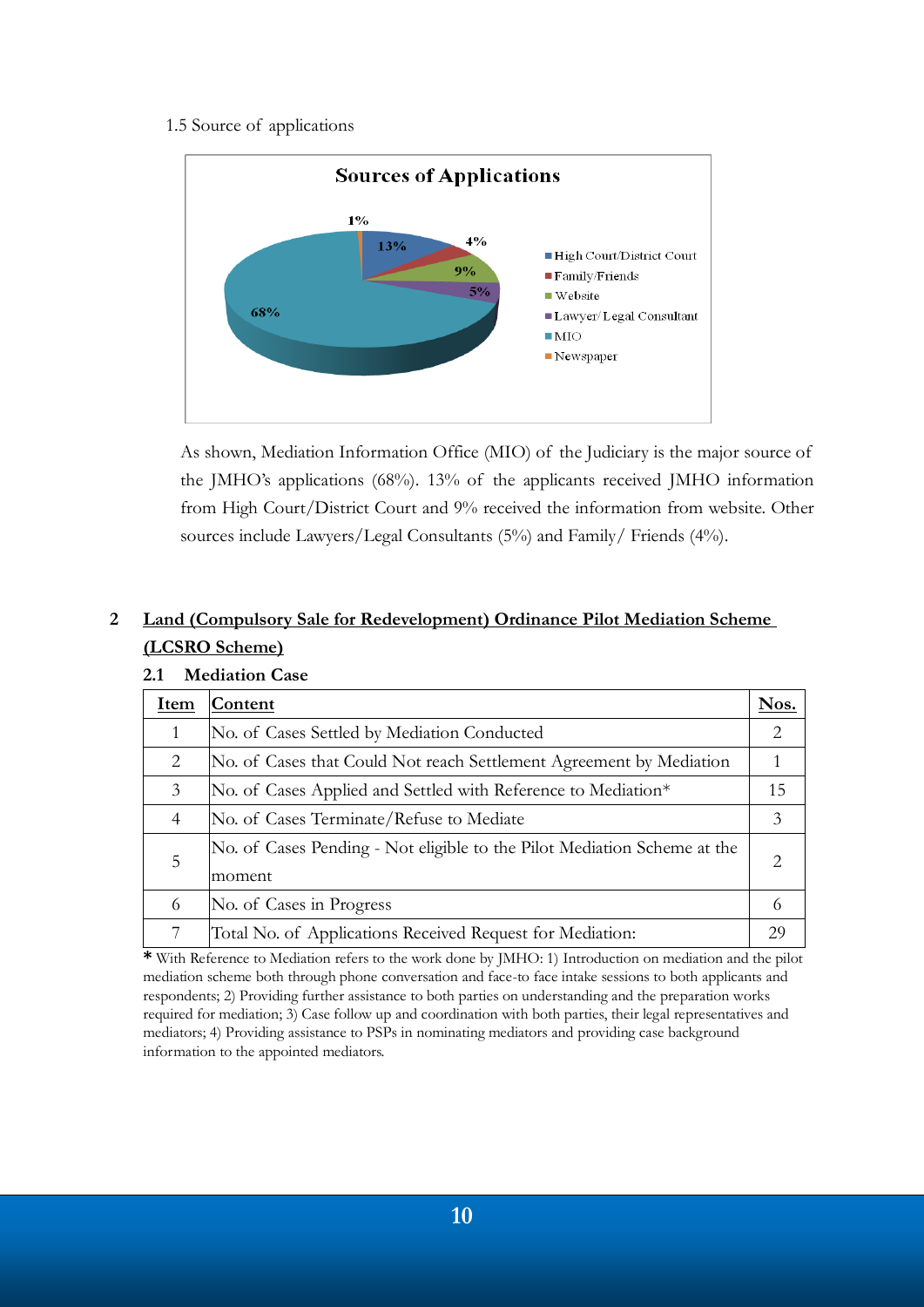|  |  |  |  | 2.2 Mediation Training workshops under LCSRO scheme |  |
|--|--|--|--|-----------------------------------------------------|--|
|--|--|--|--|-----------------------------------------------------|--|

| Date       | Trainings                                                                                                                                            |  |  |  |
|------------|------------------------------------------------------------------------------------------------------------------------------------------------------|--|--|--|
| 15.01.2011 | Half-day Training Workshop on Mediation for Owners in Prospective                                                                                    |  |  |  |
|            | Compulsory Sale Cases under the Land (Compulsory Sale for Redevelopment)<br>Ordinance, co-organized with Hong Kong Institute of Surveyors, Hong Kong |  |  |  |
|            |                                                                                                                                                      |  |  |  |
|            | Institute of Architects and The Law Society of Hong Kong                                                                                             |  |  |  |
| 05.03.2011 | Half-day Training Workshop on Mediation for Owners in Prospective                                                                                    |  |  |  |
|            | Compulsory Sale Cases under the Land (Compulsory Sale for Redevelopment)                                                                             |  |  |  |
|            | Ordinance, co-organized with Hong Kong Institute of Surveyors, The Law                                                                               |  |  |  |
|            | Society of Hong Kong and Hong Kong Bar Association                                                                                                   |  |  |  |

1

## **2.3 Promotion events under LCSRO scheme**

| Date       | <b>Events</b>                                                                  |
|------------|--------------------------------------------------------------------------------|
| 27.01.2011 | Launching cum Signing Ceremony of Land (Compulsory Sale for                    |
|            | Redevelopment) Ordinance - Pilot Mediation Scheme and Outreach Support         |
|            | Service for Elderly Owners, co-organized with Development Bureau, Senior       |
|            | Citizen Home Safety Association.                                               |
| 11.05.2011 | Public Talk at North Point - Introduction to the LCSRO Scheme,                 |
|            | co-organized with Senior Citizen Home Safety Association, Home Affairs         |
|            | Department                                                                     |
| 20.05.2011 | Building Management Workshop at Shatin, co-organized with Home                 |
|            | Affairs Department                                                             |
| 08.07.2011 | <b>Public Talk</b> on Land (Compulsory Sale for Redevelopment) Ordinance (Cap) |
|            | 545), co-organized with Hong Kong Institute of Surveyors, Senior Citizen       |
|            | Home Safety Association                                                        |
| 16.07.2011 | Building Management Workshop at Shatin, co-organized with Home Affairs         |
|            | Department                                                                     |
| 28.08.2011 | Building Management Ceremony at Shatin, co-organized with Home Affairs         |
|            | Department                                                                     |
| 31.08.2011 | Meeting with Minority Owners of Tin Wan, Aberdeen, co-organized with           |
|            | Home Affairs Department, Caritas Community Centre                              |
| 01.09.2011 | Public Talk on Building Management (Third Party Risk Insurance) and            |
|            | Introduction of the Pilot Mediation Scheme and Pilot Scheme on Outreach        |
|            | Support Service for Elderly Owners, co-organized with Home Affairs             |
|            | Department                                                                     |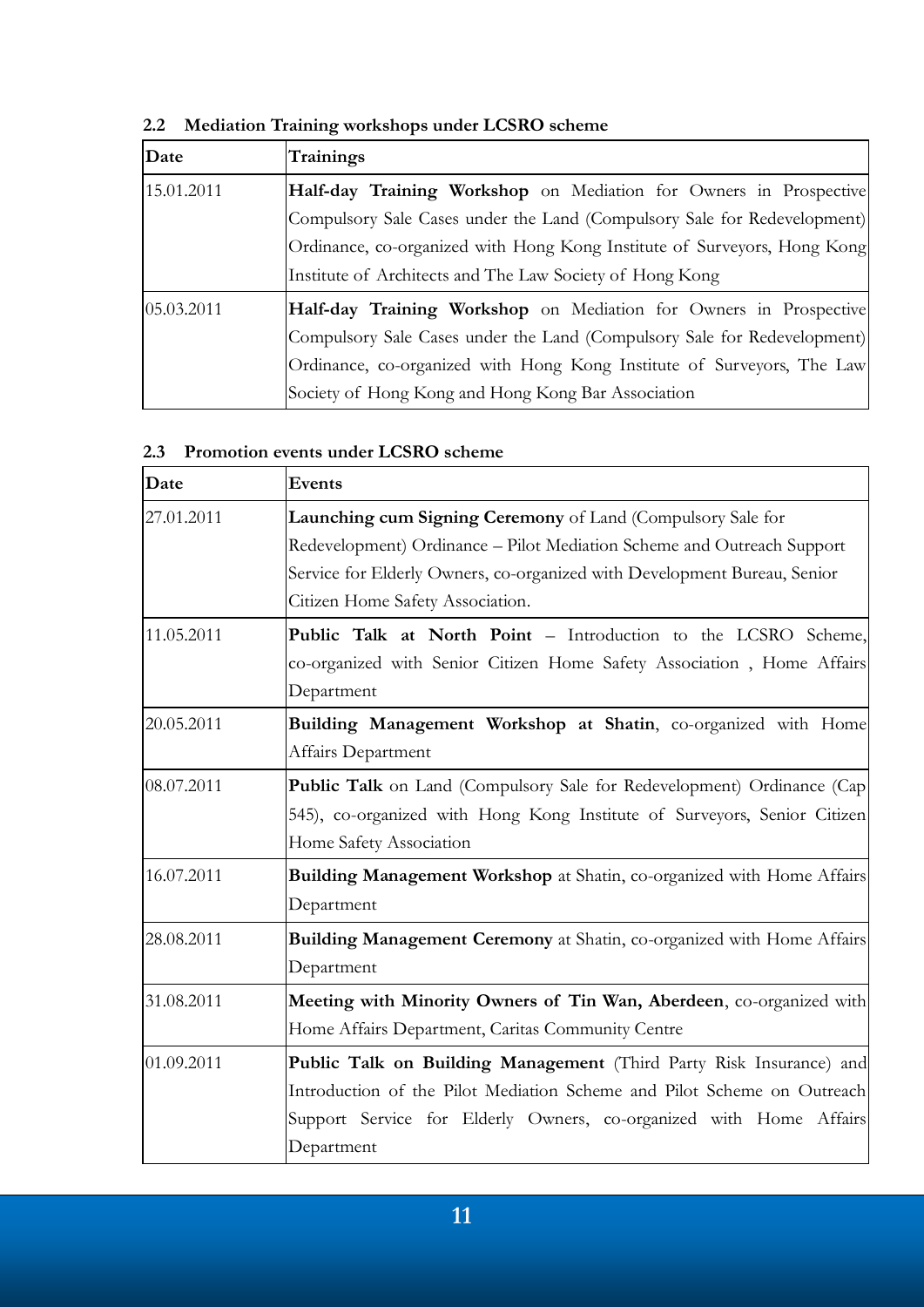| 27.09.2011 | Public Talk at Aberdeen (Tin Wan), co-organized with Senior Citizen Home       |
|------------|--------------------------------------------------------------------------------|
|            | Safety Association, Caritas Community Centre, Home Affairs Department          |
| 07.10.2011 | <b>Public Talk</b> on Land (Compulsory Sale for Redevelopment) Ordinance (Cap) |
|            | [545], co-organized with Hong Kong Institute of Surveyors, Senior Citizen]     |
|            | Home Safety Association , Urban Renewal Authority                              |

## **Event Photos**





# **3 Professional Service Development Assistance Scheme (PSDAS): Enhancing the Professional Services and Standards of Mediation for Hong Kong**

3.1 Overview

In 2011, under PSDAS, as a hosting organization and organizing body, the Hong Kong Mediation Council has delivered 4 Mediation Seminars, 2 half-day workshops and a One-day conference in Hong Kong. The feedback has been very encouraging. In the coming year, 2 mediation seminars and a one-day conference in Mainland/ Southeast Asia will be conducted. JMHO was one of the organizing bodies of these events.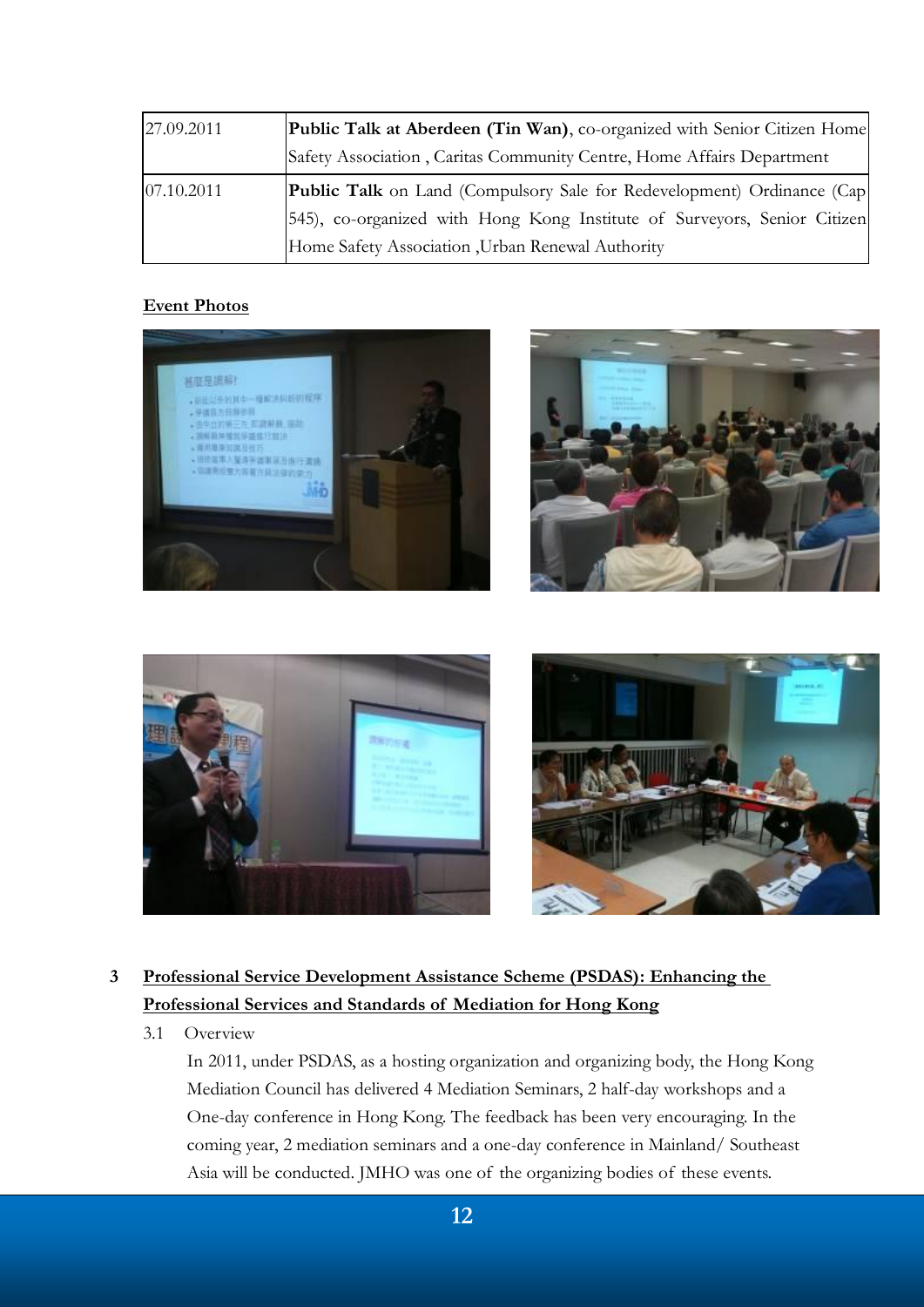# 3.2 Project Deliverables 2011

| Date       | <b>Deliverables</b>      | Theme/Topics                                                 |  |  |
|------------|--------------------------|--------------------------------------------------------------|--|--|
| 18.11.2010 | <b>Mediation Seminar</b> | Roles and Function of Surveyors in Mediation:                |  |  |
|            |                          | "Land (Compulsory Sale for Redevelopment) Ordinance          |  |  |
|            |                          | $(Cap.545)$ "                                                |  |  |
| 20.12.2010 | Mediation Seminar        | Roles and Function of Mediators in Mediation:                |  |  |
|            |                          | "Negotiation in Mediation"                                   |  |  |
| 17.01.2011 | Half-day Mediation       | Mediation Skills for Mediating Professionals:                |  |  |
|            | Workshop                 | "Skills for Professionals in representing Clients"           |  |  |
| 03.03.2011 | Mediation Seminar        | Roles and Function of Architects in Mediation:               |  |  |
|            |                          | "Architects in Mediation as Mediator" and                    |  |  |
|            |                          | "Construction Mediation: techniques in running a             |  |  |
|            |                          | mediation"                                                   |  |  |
| 04.04.2011 | One-day Mediation        | Mediation Practice Models for Civil Justice Reforms          |  |  |
|            | Conference               |                                                              |  |  |
| 14.04.2011 | Mediation Seminar        | Roles and Function of Barristers in Mediation:               |  |  |
|            |                          | "Is mediation a 'Threat' or 'Opportunity" to members of      |  |  |
|            |                          | professionals?"                                              |  |  |
| 09.06.2011 | Mediation Seminar        | Mediation<br>Roles<br>Function<br>and<br>of<br>Lawyers<br>in |  |  |
|            |                          | "Representing Clients in Mediation" and                      |  |  |
|            |                          | "Good Practice in Personal Injury Mediation"                 |  |  |
| 06.09.2011 | Mediation Seminar        | Roles and Function of Medical Practitioners in Mediation:    |  |  |
|            |                          | "The roles of a medical expert and how to read medical       |  |  |
|            |                          | expert reports"                                              |  |  |
|            |                          | "The roles of a medical practitioner as a mediator"          |  |  |
| 21.10.2011 | Half-day Mediation       | Mediation Skills for Mediating Professionals:                |  |  |
|            | Workshop                 | "What makes a good mediator?"                                |  |  |
|            |                          | "Practical Guidance for the Hong Kong Code of                |  |  |
|            |                          | Conduct for mediators"                                       |  |  |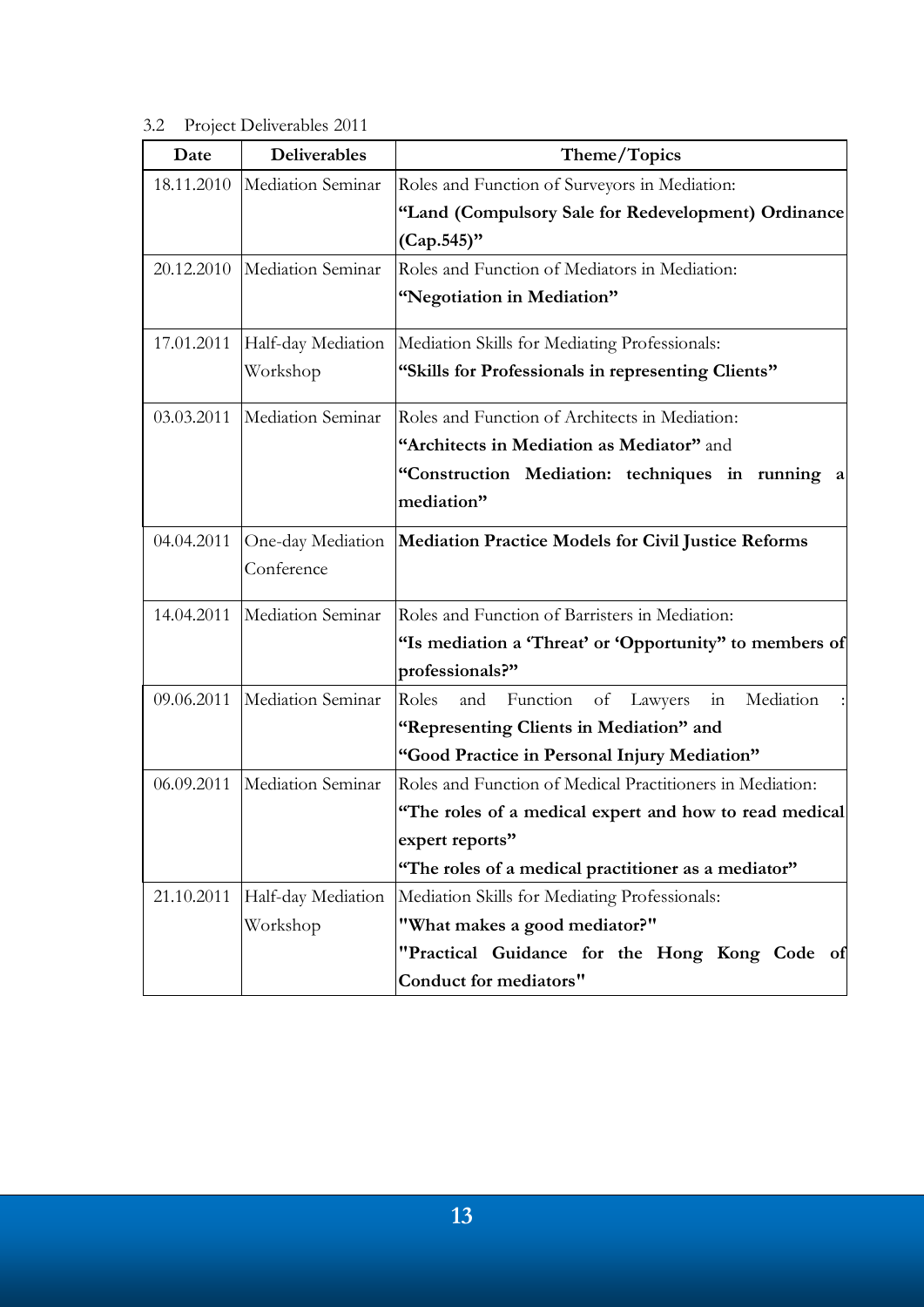## **Event Photos**









## **4 JMHO Meetings**

JMHO directors meetings were convened as follows during the period from 1 January 2011

to 31 December 2011

JMHO Directors Meetings:

- 11 January 2011
- 21 February 2011
- 15 March 2011
- 11 April 2011
- 9 May 2011
- 13 June 2011
- 14 July 2011 (Directors Meeting cum Extraordinary General Meeting)
- 15 August 2011
- 6 October 2011 (Directors Meeting cum Annual General Meeting)
- 14 November 2011
- 19 December 2011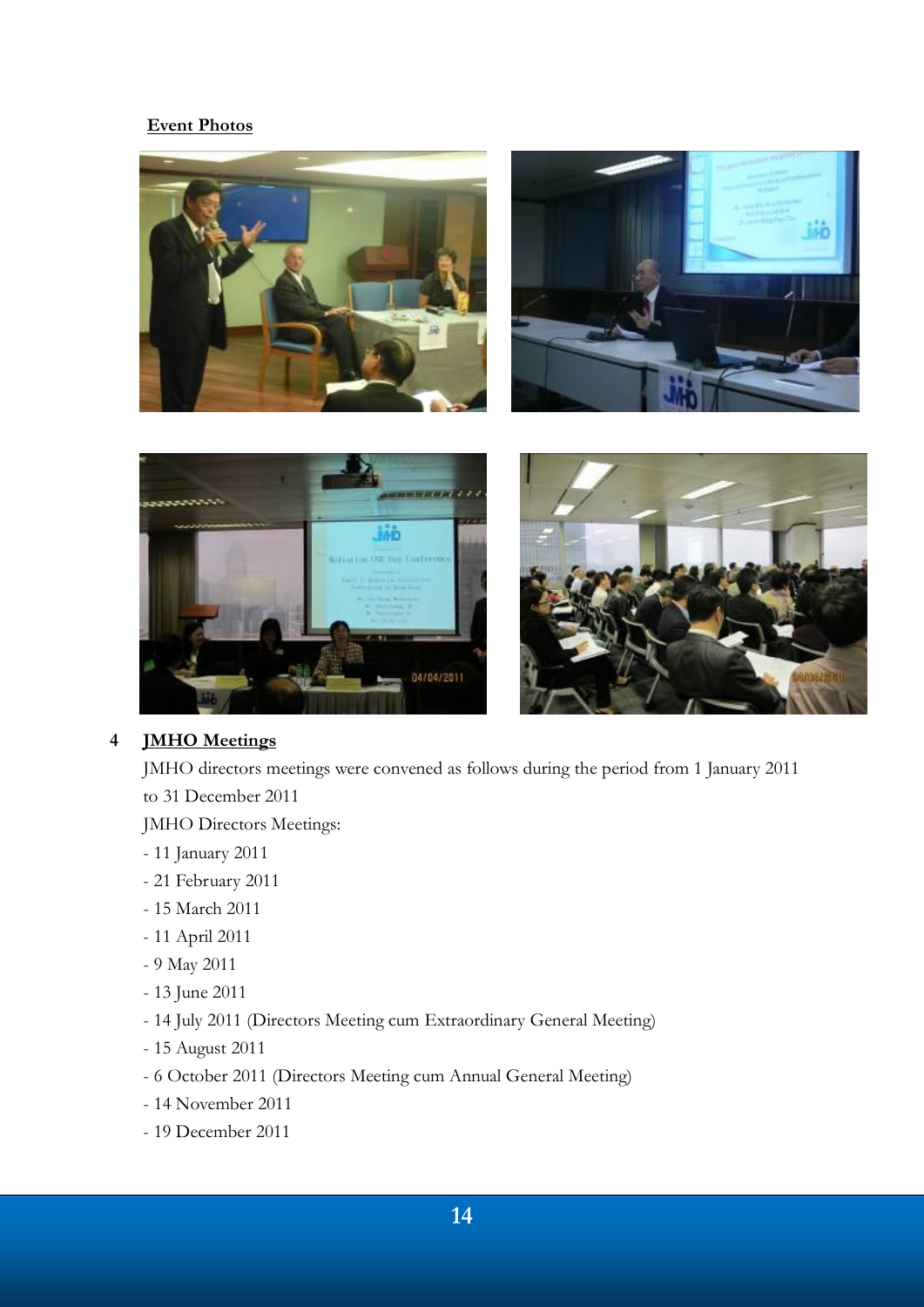## **Financial Report**

I have the pleasure in submitting JMHO's first report and the audited financial statements for the period from 9 April 2010 (date of incorporation) to 31 March 2011.

#### **Principal activities**

The principal activities of the company are providing and promoting mediation services.

#### **Results**

The results of the company for the period from 9 April 2010 (date of incorporation) to 31 March 2011 and the state of the company's affairs as at that date are set out in the company's financial statements on pages 5 to 12.

### **Property, plant and equipment**

Details of the movements in property, plant and equipment during the period from 9 April 2010 (date of incorporation) to 31 March 2010 are set out in note 7 to the financial statements.

### **Directors**

The directors who held office during the period from 9 April 2010 (date of incorporation) to 31 March 2011 and up to the date of this report were:- Bing Woon Chan - appointed on 30 April 2010 Russell Adam Coleman - appointed on 30 April 2010 - resigned on 13 June 2011 Kwai Huen Albert Wong - appointed on 30 April 2010 Robert John Whitehead - appointed on 30 April 2010 Nicholas John Edward Longley - appointed on 30 April 2010 - resigned on 13 June 2011 Wing Yan, Winston Siu - appointed on 30 April 2010 Edward Shen - appointed on 30 April 2010 Chi Chuen Man - appointed on 30 April 2010 Shiu Man David Fong - appointed on 13 June 2011 Kumar Ramanathan - appointed on 13 June 2011 Lester Garson Huang (alternate to Kwai Huen Albert Wong) - appointed on 6 September 2010 Teck Ern Peter Chow (alternate to Robert John Whitehead) - appointed on 13 August 2010 Ping Chiu Tsang (alternate to Wing Yan, Winston Siu) - appointed on 13 August 2010 Kwok Keung Yuen (alternate to Russell Adam Coleman) - appointed on 13 August 2010 Chiann Bao (alternate to Bing Woon Chan) - appointed on 13 August 2010 Man Sing Yeung (alternate to Nicholas John Edward Longley) - appointed on 13 August 2010 Yip Hung Lai (alternate to Edward Shen) - appointed on 13 August 2010 Wai Hung Nelson Cheng (alternate to Chi Chuen Man) - appointed on 13 August 2010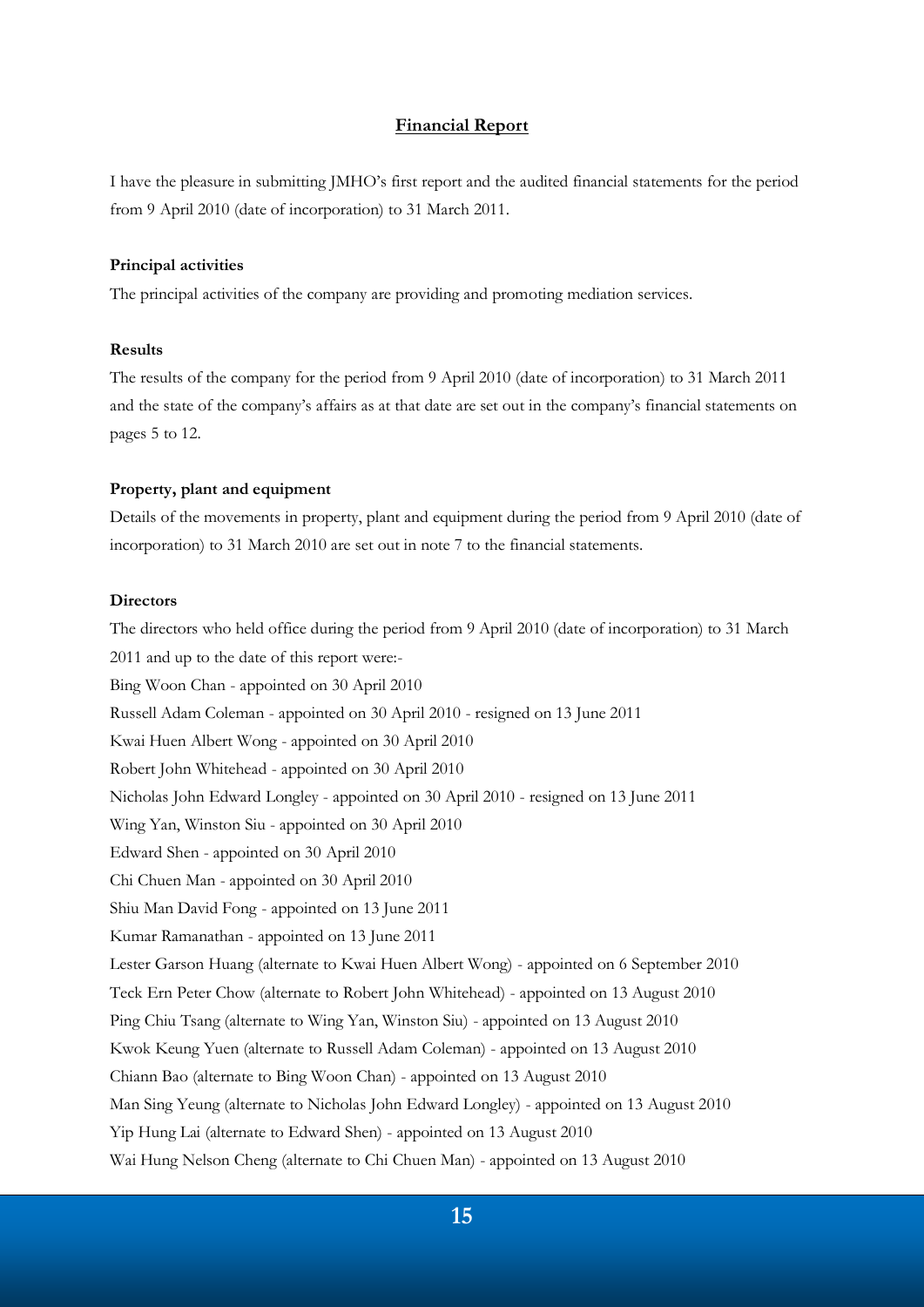In accordance with Articles 36 and 37 of the company's Articles of Association, all directors continue in office.

The company did not enter into any contract with the directors or any person engaged in the full-time employment of the company, whereby any individual, firm or body corporate undertakes the management and administration of the whole, or any substantial part of any business of the company.

## **Directors' interests in contracts**

No contracts of significance to which the company was a party and in which a director of the company had a material interest, whether directly or indirectly, subsisted at 31 March 2011 or at any time during the period from 9 April 2010 (date of incorporation) to 31 March 2011.

## **Auditor**

Mabel Chan & Co. was appointed as first auditor of the company. A resolution to re-appoint the retiring auditor, Mabel Chan & Co., will be proposed at the forthcoming annual general meeting.

On behalf of the Board

Chairman

**Hong Kong, 22 Sept 2011**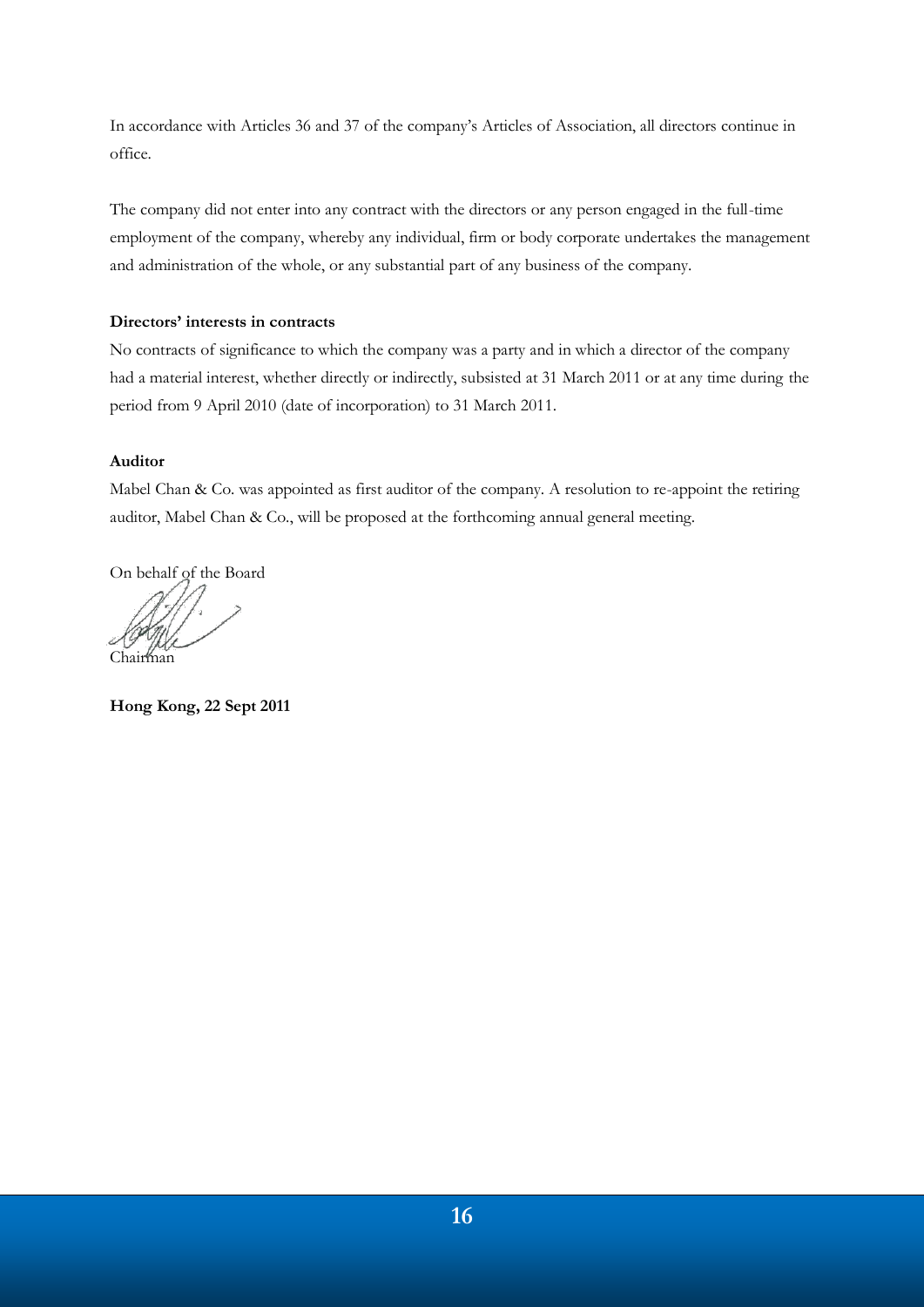# **Independent auditor's report To the members of Joint Mediation Helpline Office Limited (Incorporated in Hong Kong with limited liability by guarantee)**

We have audited the financial statements of Joint Mediation Helpline Office Limited (the "company") set out on pages 5 to 12, which comprise the balance sheet as at 31 March 2011, and the income statement, the statement of changes in equity and the cash flow statement for the period from 9 April 2010 (date of incorporation) to 31 March 2011, and a summary of significant accounting policies and other explanatory information.

#### **Directors' responsibility for the financial statements**

The directors are responsible for the preparation of financial statements that give a true and fair view in accordance with the Hong Kong Financial Reporting Standard for Private Entities issued by the Hong Kong Institute of Certified Public Accountants and the Hong Kong Companies Ordinance, and for such internal control as the directors determine is necessary to enable the preparation of financial statements that are free from material misstatement, whether due to fraud or error.

#### **Auditor's responsibility**

Our responsibility is to express an opinion on these financial statements based on our audit. This report is made solely to you, as a body, in accordance with Section 141 of the Hong Kong Companies Ordinance, and for no other purpose. We do not assume responsibility towards or accept liability to any other person for our contents of this report. We conducted our audit in accordance with Hong Kong Standards on Auditing issued by the Hong Kong Institute of Certified Public Accountants. Those standards require that we comply with ethical requirements and plan and perform the audit to obtain reasonable assurance about whether the financial statements are free from material misstatement.

An audit involves performing procedures to obtain audit evidence about the amounts and disclosures in the financial statements. The procedures selected depend on the auditor's judgment, including the assessment of the risks of material misstatement of the financial statements, whether due to fraud or error. In making those risk assessments, the auditor considers internal control relevant to the entity's preparation of financial statements that give a true and fair view in order to design audit procedures that are appropriate in the circumstances, but not for the purpose of expressing an opinion on the effectiveness of the entity's internal control. An audit also includes evaluating the appropriateness of accounting policies used and the reasonableness of accounting estimates made by the directors, as well as evaluating the overall presentation of the financial statements.

We believe that the audit evidence we have obtained is sufficient and appropriate to provide a basis for our audit opinion.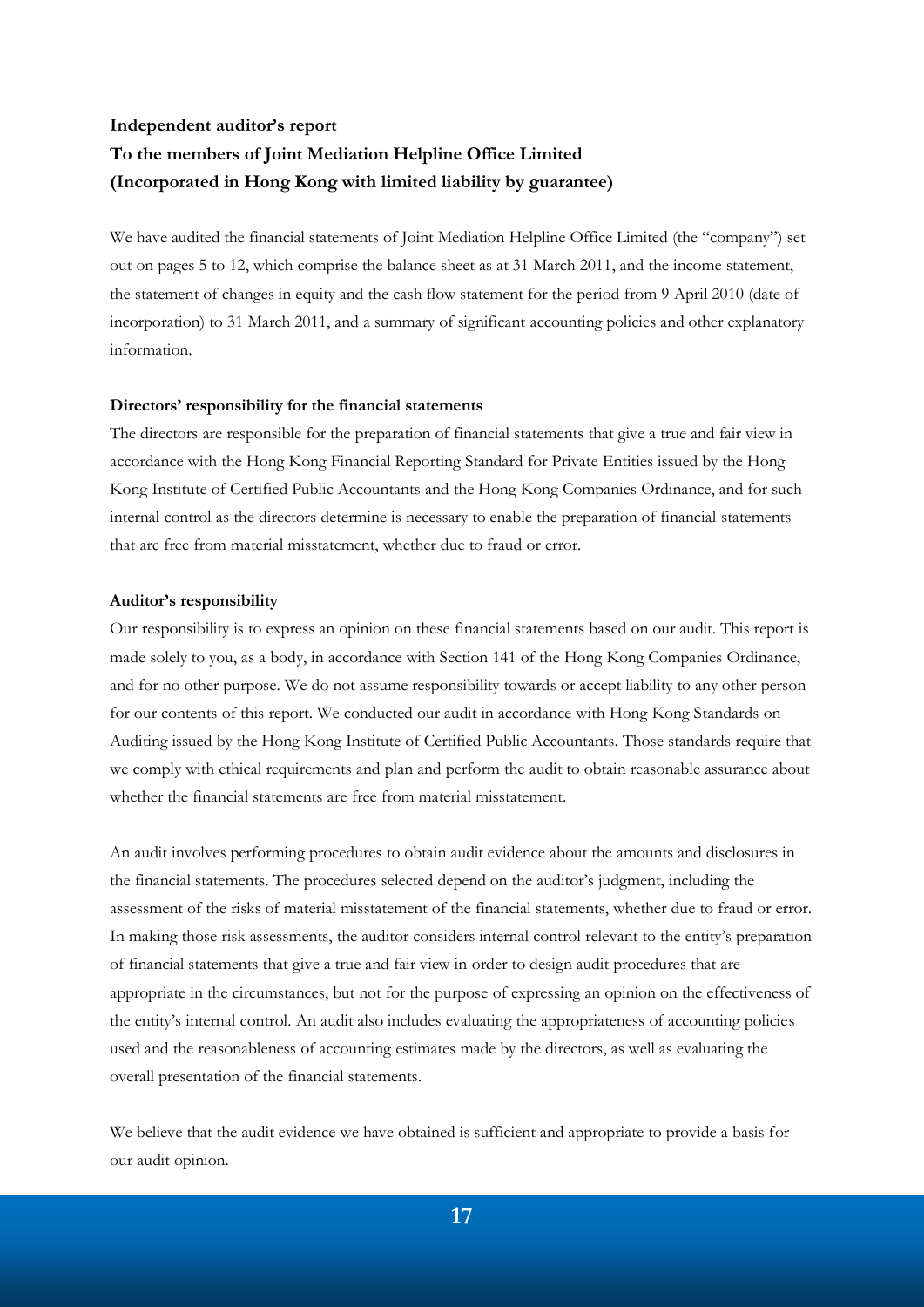## **Opinion**

In our opinion, the financial statements give a true and fair view of the state of the company's affairs as at 31 December 2010 and of its surplus and cash flows for the period from 9 April 2010 (date of incorporation) to 31 March 2011 in accordance with the Hong Kong Financial Reporting Standard for Private Entities and have been properly prepared in accordance with the Hong Kong Companies Ordinance.

Mr

Mabel Chan & Co. Certified Public Accountants

**Hong Kong, 22 Sept 2011**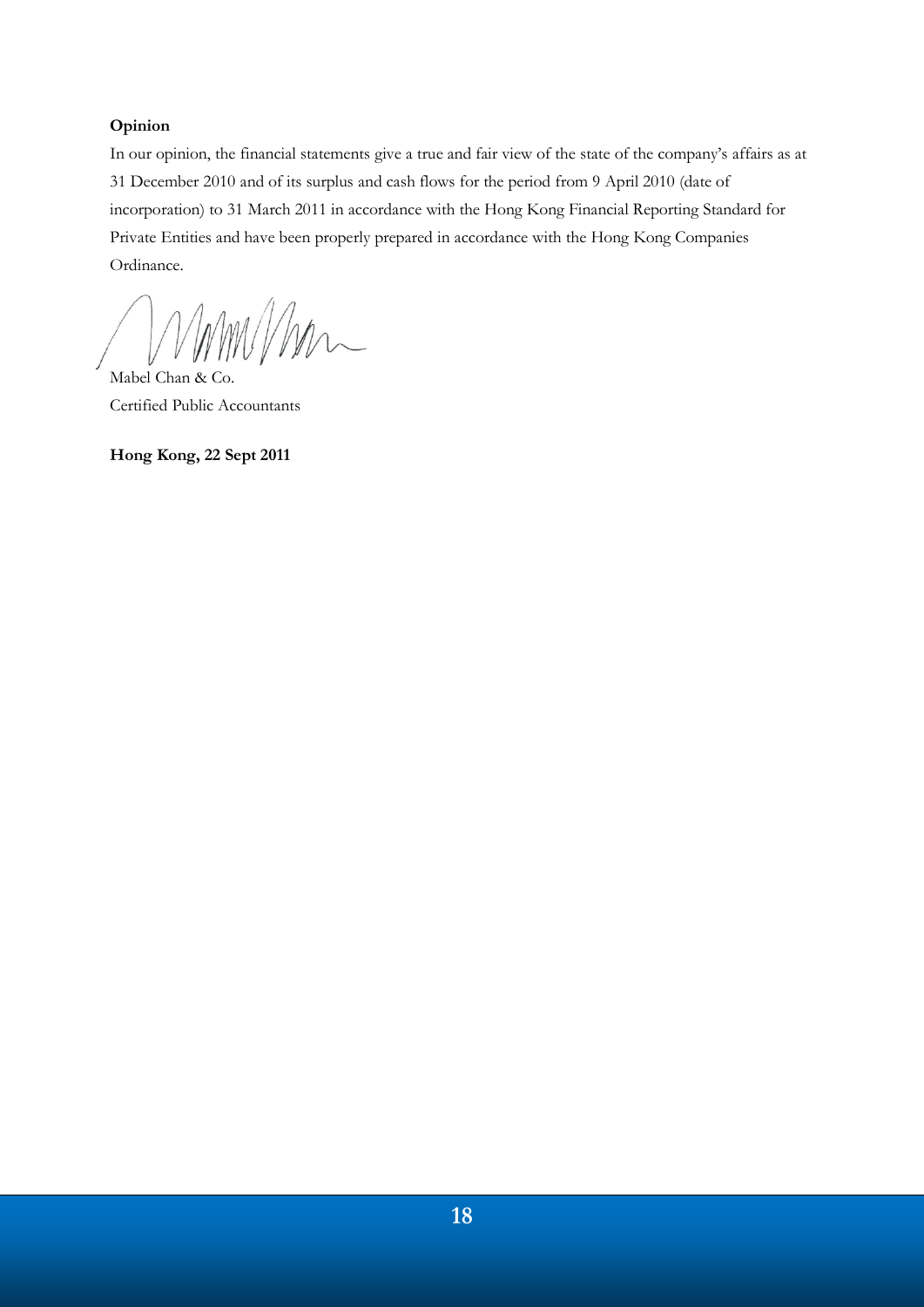## **Income statement**

# **Period from 9 April 2010 (date of incorporation) to 31 March 2011**

|                                              | <b>Note</b> | HK\$       |
|----------------------------------------------|-------------|------------|
| Revenue                                      | 4           | 1,128,677  |
| Staff costs and consultancy fee              |             | (466,301)  |
| Administrative expenditures                  |             | (171, 329) |
| Depreciation                                 |             | (20,028)   |
| Other expenditures                           |             | (22, 385)  |
|                                              |             |            |
| Surplus before tax                           |             | 448,624    |
| Income Tax Expense                           | 6           | (71,600)   |
| Surplus for the period and                   |             | 377,024    |
| accumulated surplus at the end of the period |             |            |

The notes on pages 21 to 24 form an integral part of these financial statements.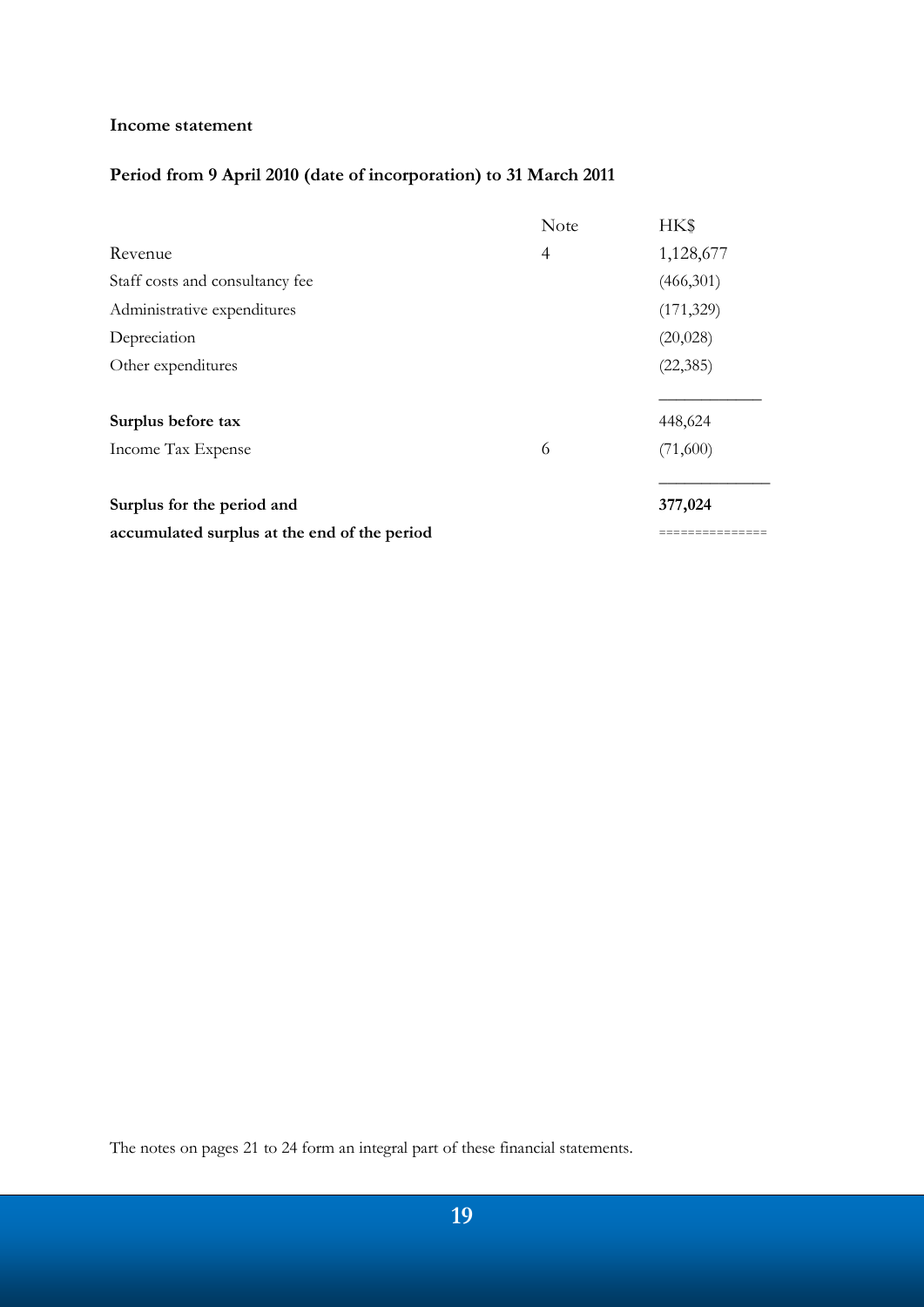**Balance sheet as at 31 March 2011**

|                               | Note | HK\$                 |
|-------------------------------|------|----------------------|
| <b>Non-current Assets</b>     |      |                      |
| Property, plant and equipment | 7    | 80,110               |
| <b>Current Assets</b>         |      |                      |
| Other Receivables             |      | 266,667              |
| <b>Bank Balances</b>          |      | 1,135,180            |
|                               |      | 1,401,847            |
|                               |      |                      |
| <b>Current Liabilities</b>    |      |                      |
| Receipt in advance            |      | 1,033,333            |
| Tax Payable                   |      | 71,600               |
|                               |      |                      |
|                               |      | 1,104,933            |
|                               |      |                      |
| <b>Net Current Assets</b>     |      | 296,914              |
|                               |      | -------------------- |
|                               |      | 377,024              |
|                               |      | ===========          |
| Funds                         |      |                      |
| <b>Accumulated surplus</b>    |      | 377,024              |
|                               |      | ==========           |

Approved by the board of directors on 22 Sept 2011

Chairman Honorary Treasurer

The notes on pages 21 to 24 form an integral part of these financial statements.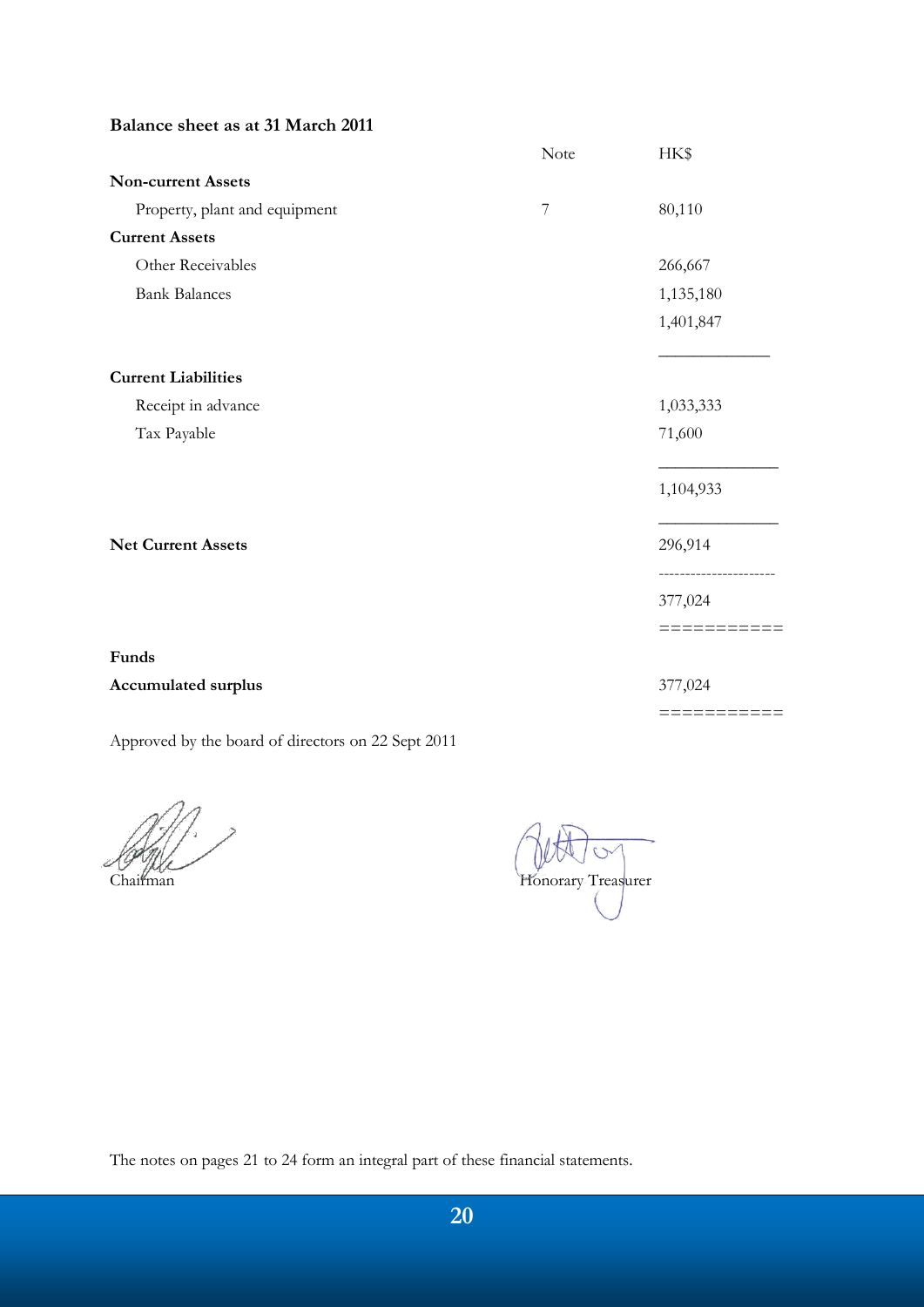Cash flow statement

# **Period from 9 April 2010 (date of incorporation) to 31 March 2011**

|                                                          | Note | HK\$                           |
|----------------------------------------------------------|------|--------------------------------|
| <b>Operating Activities</b>                              |      |                                |
| Surplus before tax                                       |      | 448,624                        |
| Adjustments for:                                         |      |                                |
| Depreciation of property, plant and equipment            |      | 20,028                         |
| Operating cash flows before movements in working capital |      | 468,652                        |
| Increase in other receivable                             |      | (266, 667)                     |
| Increase in receipt in advance                           |      | 1,033,333                      |
| Net cash generated from operating activities             |      | 1,235,318                      |
| Investing activities                                     |      |                                |
| Purchases of property, plant and equipment               |      | (100, 138)                     |
| Net cash used in investing activities                    |      | (100, 138)                     |
| Net increase in cash and cash equivalents and cash and   |      | 1,135,180                      |
| cash equivalents at the end of the period                |      | =================              |
| Analysis of the balances of cash and cash equivalents    |      |                                |
| <b>Bank</b> balances                                     |      | 1,135,180<br>================= |
| Statement of changes in equity                           |      |                                |

# **Period from 9 April 2010 (date of incorporation) to 31 March 2011**

|                          | <b>Accumulated Surplus</b> |  |
|--------------------------|----------------------------|--|
|                          | HK\$                       |  |
| Surplus for the period   | 377,024                    |  |
| Balance at 31 March 2011 | 377,024                    |  |
|                          |                            |  |

The notes on pages 21 to 24 form an integral part of these financial statements.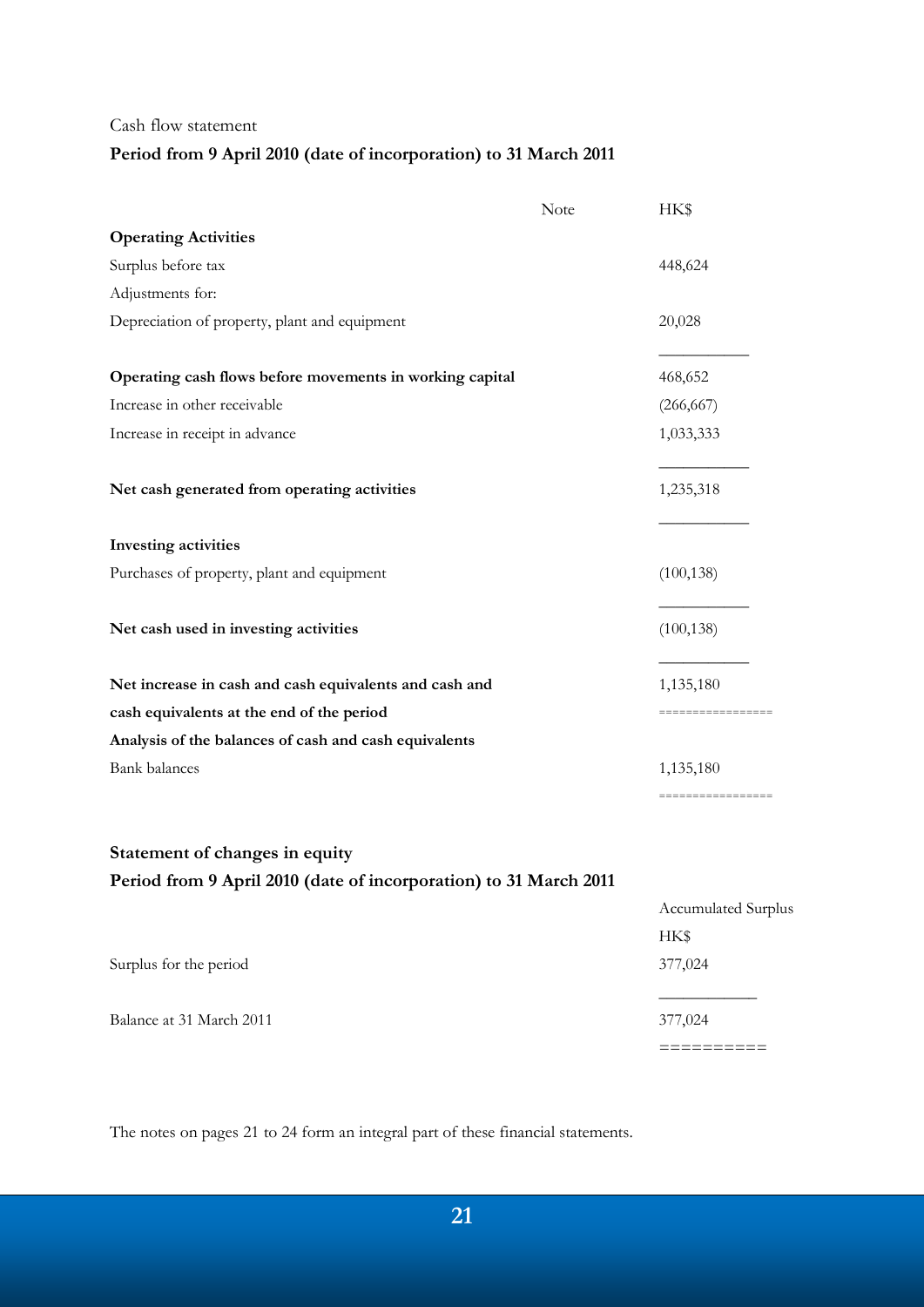#### 1. **General information**

Joint Mediation Helpline Office Limited is a company incorporated in Hong Kong with limited liability by guarantee. The address of its registered office and principal place of business is 38/F, Two Exchange Square, 8 Connaught Place, Central Hong Kong. The principal activities of the company are providing and promoting mediation services.

#### 2. **Basis of preparation and principal accounting policies**

The financial statements have been prepared under historical cost basis and in accordance with Hong Kong Financial Reporting Standard for Private Entities ("HKFRS for Private Entities") issued by the Hong Kong Institute of Certified Public Accountants ("HKICPA") and the Hong Kong Companies Ordinance. The principal accounting policies applied in the preparation of these financial statements are set out below. These policies have been consistently applied to all the years presented, unless otherwise stated.

#### **(a) Revenue recognition**

- **(i)** Mediation service and seminar income are recognised when the relevant services are rendered.
- **(ii)** Other income is recognised on an actual receipt basis.

#### **(b) Employee benefit obligations**

Salaries, annual bonuses, paid annual leave, contributions to defined contribution retirement plans and the cost of non-monetary benefits are accrued in the year in which the associated services are rendered by employees. Where payment or settlement is deferred and the effect would be material, these amounts are stated at their present values. Payments to the Mandatory Provident Fund Retirement Benefits Scheme (the "MPF Scheme") are charged as an expense when employees have rendered service entitling them to the contributions.

#### **(c) Taxation**

Income tax expense represents the sum of the tax currently payable and deferred tax. The tax currently payable is based on taxable profit for the year.

Deferred tax is recognised on temporary differences between the carrying amounts of assets and liabilities in the financial statements and the corresponding tax bases used in the computation of taxable profit.

Deferred tax liabilities are recognised for all taxable temporary differences. Deferred tax assets are generally recognised for all deductible temporary differences to the extent that it is probable that taxable profits will be available against which those deductible temporary differences can be utilised. Such deferred tax assets and liabilities are not recognised if the temporary difference arises from goodwill or from the initial recognition (other than in a business combination) of other assets and liabilities in a transaction that affects neither the taxable profit nor the accounting profit.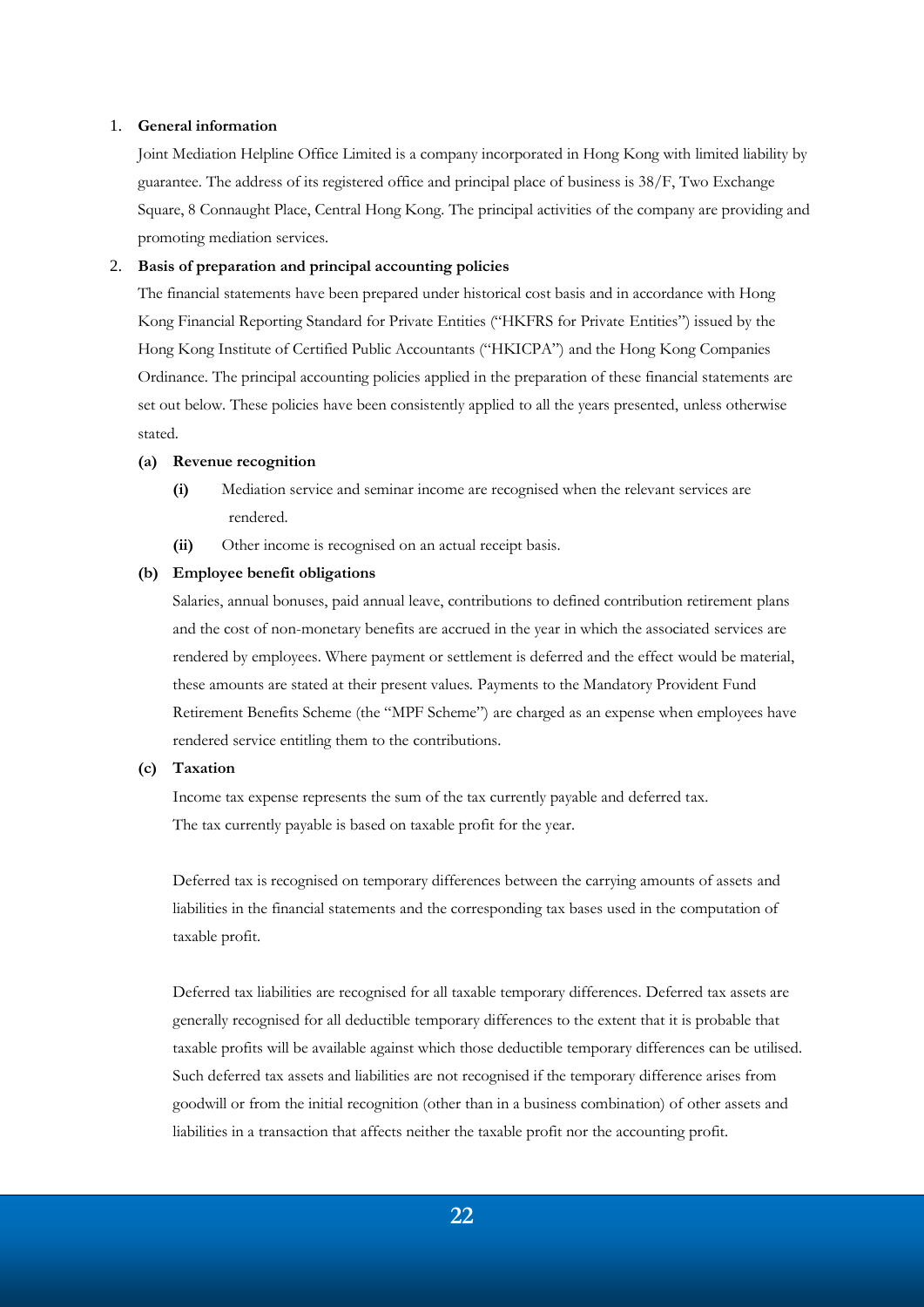The net carrying amount of deferred tax assets is reviewed at each balance sheet date and is adjusted to reflect the current assessment of future taxable profits. Any adjustments are recognised in profit or loss.

Deferred tax assets and liabilities are measured at the tax rates that are expected to apply in the period in which the liability is settled or the asset realised, based on tax rates that have been enacted or substantively enacted by the balance sheet date.

#### **(d) Property, plant and equipment**

Items of property, plant and equipment are stated at cost less accumulated depreciation and any accumulated impairment losses.

Depreciation is charged so as to allocate the cost of assets less residual values, if any, over their estimated useful lives, using the straight-line method. The following annual rates are used for the depreciation of property, plant and equipment:

| Furniture, fixtures and equipment | $20\%$                             |
|-----------------------------------|------------------------------------|
| Leasehold improvement             | over the term of the related lease |

If there is an indication that there has been a significant change in the depreciation rate, useful life or residual value of an asset, the depreciation of that asset is revised prospectively to reflect the new expectations.

An asset's carrying amount is written down immediately to its recoverable amount if the asset's carrying amount is greater than its estimated recoverable amount. Gain or loss on disposal or retirement of an item of property, plant and equipment is the difference between the net disposal proceeds and the carrying amount of the relevant item, and is recognised in profit or loss.

#### **(e) Impairment of non-financial assets**

At each balance sheet date, property, plant and equipment are reviewed to determine whether there is any indication that those assets have suffered an impairment loss. If there is an indication of possible impairment, the recoverable amount of any affected asset is estimated **m**and compared with its carrying amount. If estimated recoverable amount is lower, the carrying amount is reduced to its estimated recoverable amount, and an impairment loss is recognised immediately in profit or loss.

If an impairment loss subsequently reverses, the carrying amount of the asset is increased to the revised estimate of its recoverable amount, but not in excess of the amount that would have been determined had no impairment loss been recognised for the asset in prior years. A reversal of an impairment loss is recognised immediately in profit or loss.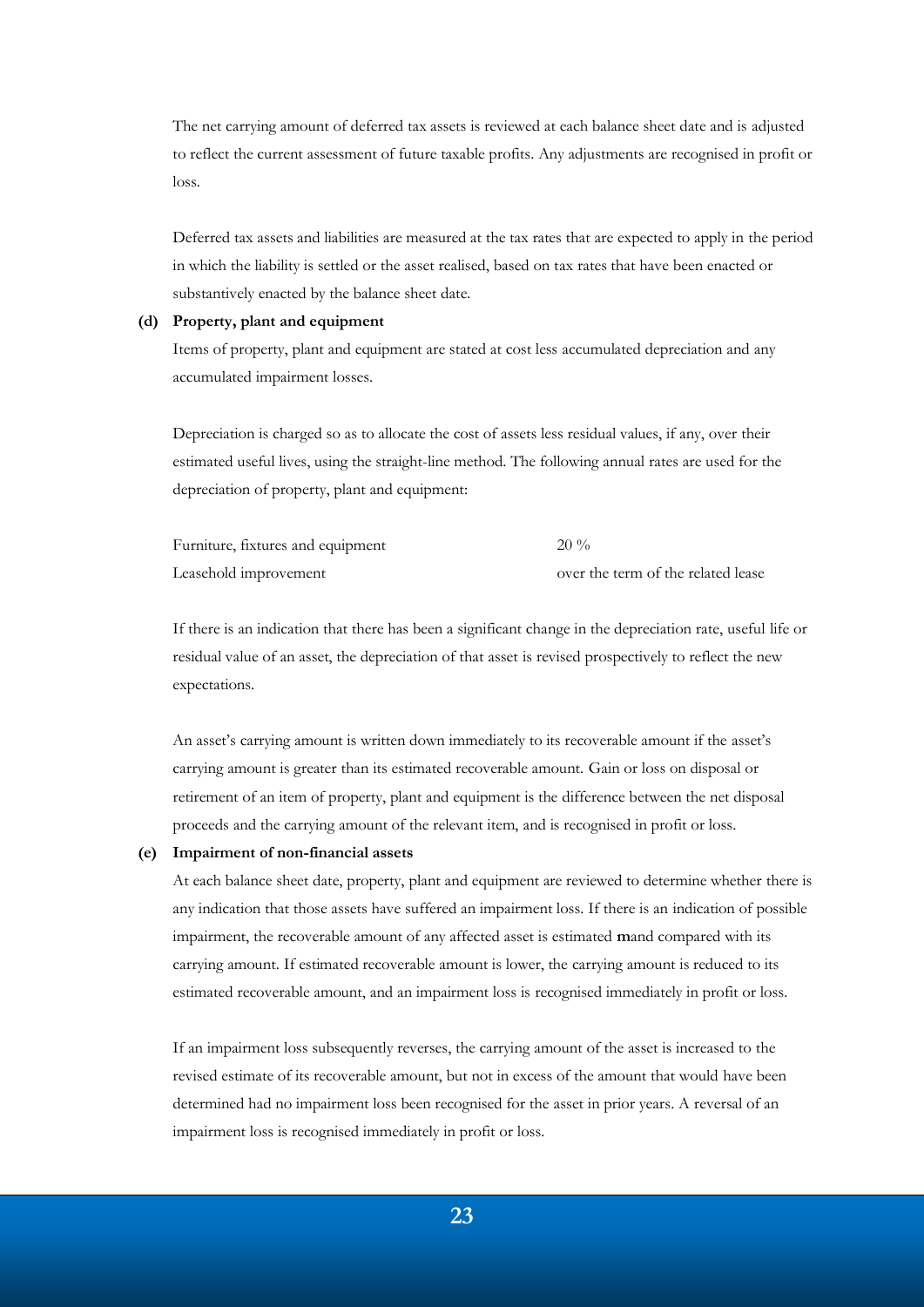### **(f) Leases**

Leases where substantially all the risks and rewards of ownership of assets remain with the lessor are accounted for as operating leases. Rentals payable under operating leases are charged to profit or loss on a straight-line basis over the term of the relevant lease.

### **(g) Cash and cash equivalents**

Cash and cash equivalents includes cash at bank and on hand, demand deposits and other short-term highly liquid investments with original maturities of three months or less. Bank overdraft is shown within borrowings in current liabilities in the balance sheet.

### 3. **Key sources of estimation uncertainty**

Estimations are continually evaluated. They are based on historical experience and other factors, including expectations of future.

The company makes estimates concerning the future. The resulting accounting estimates will, by definition, seldom equal the related actual results

#### 4. **Revenue**

|                          | HK\$      |
|--------------------------|-----------|
| Donation received        | 200,000   |
| Mediation service income | 872,617   |
| Seminar income           | 56,050    |
|                          |           |
|                          | 1,128,667 |
|                          |           |

#### 5. **Directors' remuneration**

No directors' remuneration has been paid pursuant to Section 161 of the Hong Kong Companies Ordinance.

#### 6. **Income tax expense**

Hong Kong profits tax has been provided at the rate of 16.5% on the estimated assessable profits arising in Hong Kong during the period.